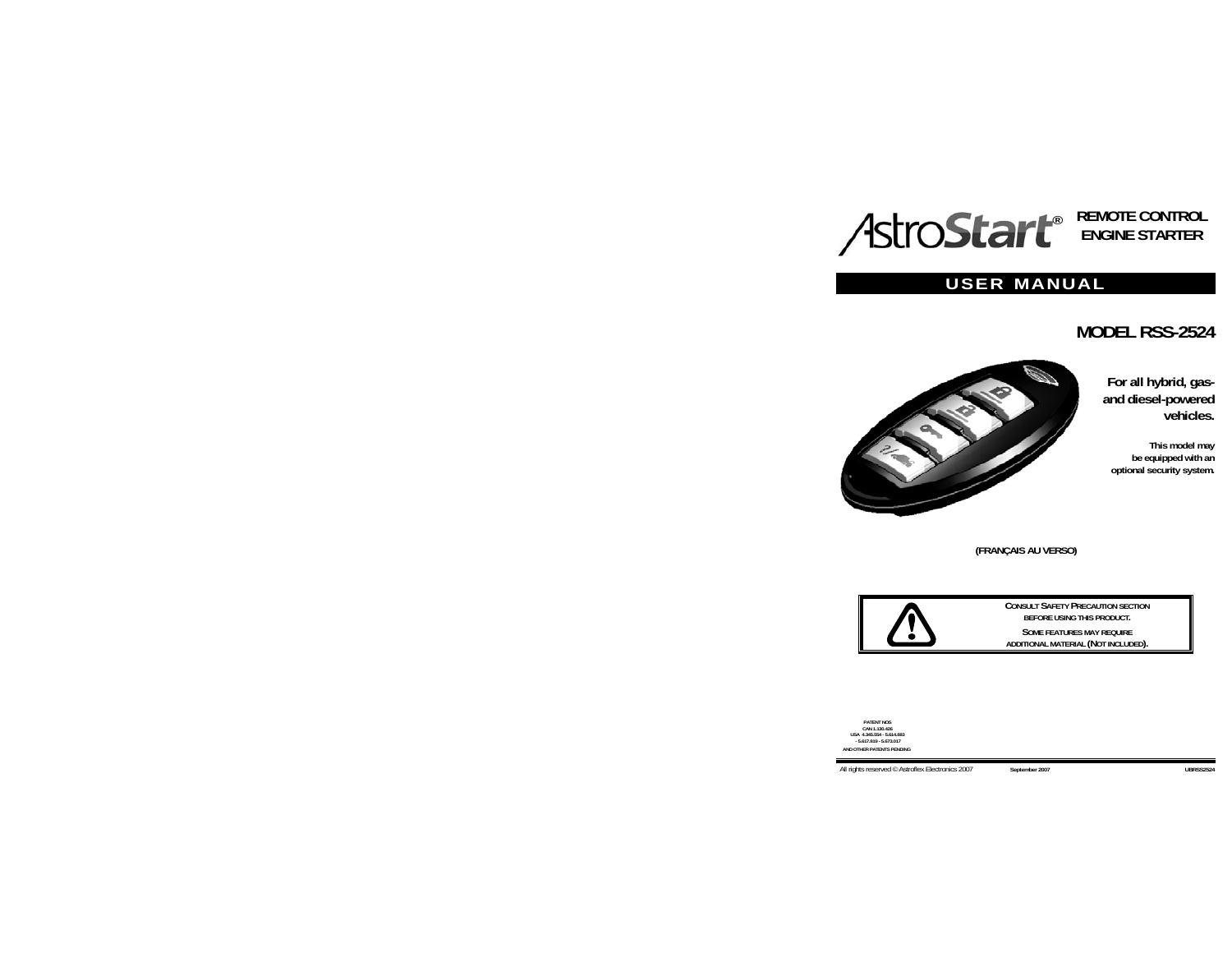## **GOVERNMENT REGULATIONS**



This device complies with the Industry Canada Radio Standards Specification RSS 210. Its use is authorized only on a no-interference, no-protection basis; in other words, this device must not be used if it is determined that it causes harmful interference to services authorized by IC. In addition, the user of this

device must accept any radio interference that may be received, even if this interference could affect the operation of the device.



This device complies with Part 15 of the FCC rules.

Operation is subject to the following two conditions:

- (1) this device may not cause harmful interference and
- (2) this device must accept interference that may cause undesired operation.

This equipment has been tested and found to comply with the limits for a class B digital device, pursuant to Part 15 of the FCC Rules. These limits are designed to provide reasonable protection against harmful interference in a residential installation. This equipment generates uses and can radiate radio frequency energy and, if not installed and used in accordance with the instruction manual, may cause harmful interference to radio communications. However, there is no guarantee that interference will not occur in a particular installation. If this equipment does cause harmful interference to radio or television, which can be determined by turning the equipment OFF and ON, the user is encouraged to try to correct the interference by one or more of the following measures:

- Reorient or relocate the receiving antenna.
- Increase the separation between the equipment and receiver.
- Connect the equipment into an outlet on a circuit different from that to which the receiver is connected.
- Consult the dealer or an experienced radio / TV technician for help.

#### **Warning:**

Changes or modifications not expressly approved by <manufacturer> could void the user's authority to operate the equipment.



188 St-François-Xavier Delson, Qc Canada J5B 1X9

www.astroflex.com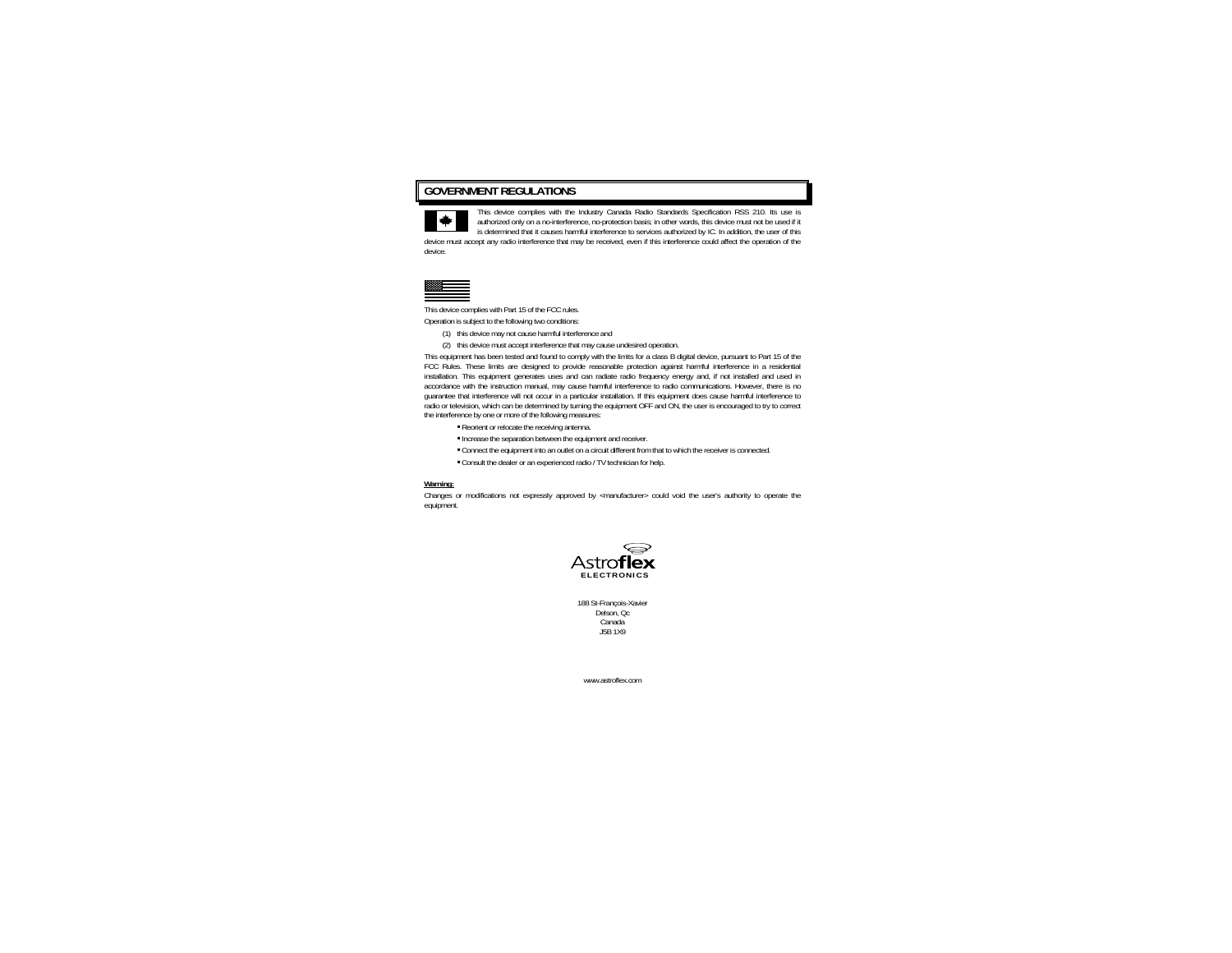## **THANK YOU FOR CHOOSING AN ASTROSTART REMOTE CAR STARTER!**

Just like you are, Astroflex Electronics is concerned with the environment. This is why we are suggesting you to use the two-minute runtime when you remote-start your vehicle to warm up engine fluids.

You can set the runtime yourself using your transmitter.

We take this opportunity to remind you to properly defrost your windows and remove all the snow on your vehicle before driving on public roads.

## *Rolling igloos are extremely dangerous!*

We wish you an excellent journey with your remote engine starter!

### **USER GUIDE FOR RSS-2524 REMOTE ENGINE STARTER**

The RSS-2524 is a remote engine starter system that provides unlocks features allowing remote control of door locks and trunk. These features are optional and may require additional material and/or wiring during installation.

When it is interfaced with an optional safety system, not only does it allow starting the vehicle at a distance, it can sound an alarm and prevent engine from starting should someone try to steal your vehicle or its contents.

## Table of contents

| REPLACING OR BOOSTING VEHICLE BATTERY MELLET AND A STATE AND THE STATE OF STATE AND THE STATE OF STATE AND THE | 18 |
|----------------------------------------------------------------------------------------------------------------|----|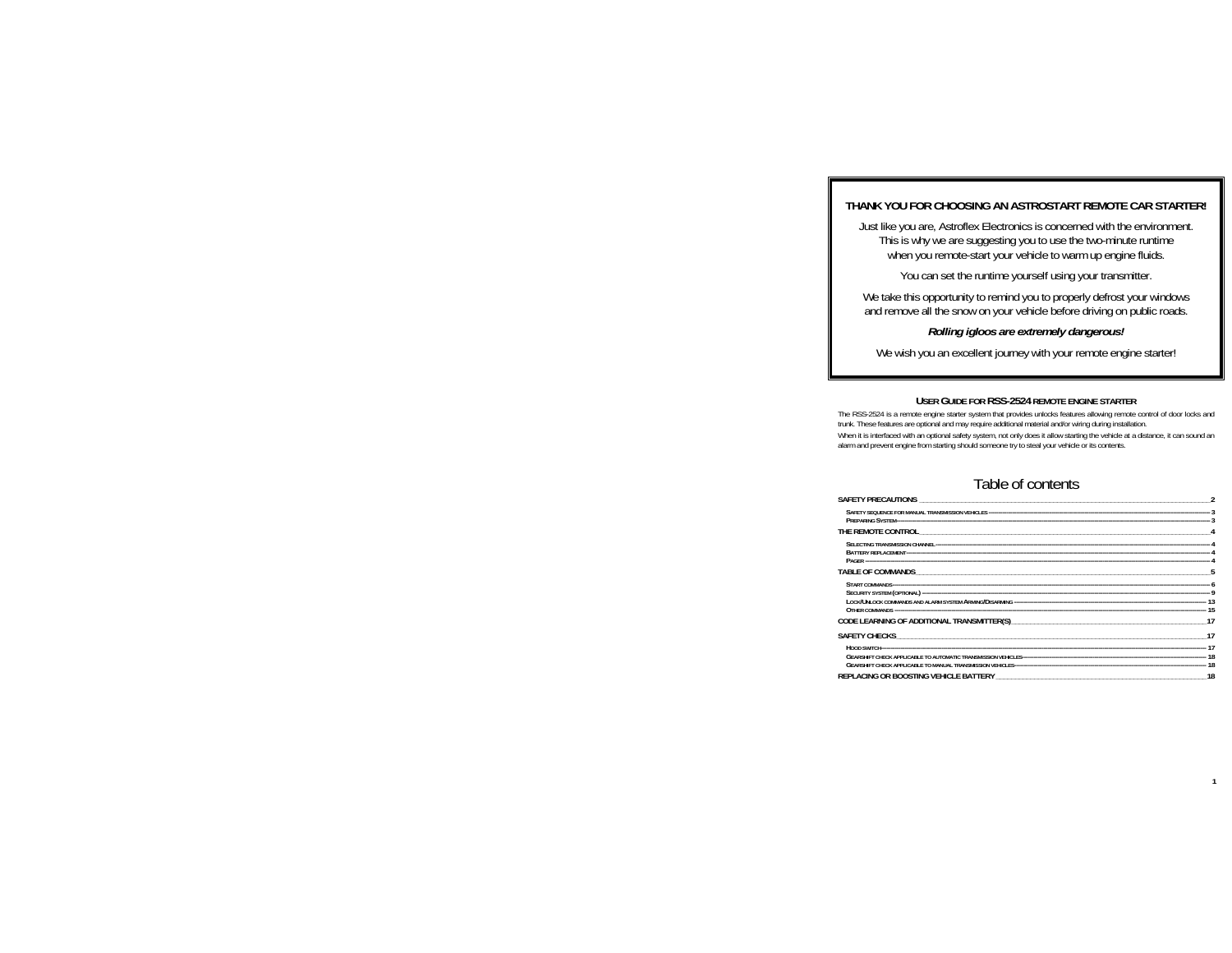## **SAFETY PRECAUTIONS**

Before using this product, carefully read the following safety precautions.

#### **GENERAL RULES**

- •**Never perform a remote start** when a person or animal is inside the vehicle.
- • **Do not allow** any person or animal to remain inside the vehicle when the engine is running under remote starter control (continuous mode).
- •Immediately report any malfunction to the AstroStart dealer that performed the installation.
- •**Under no circumstance can this product or its use be modified.**
- •Always turn off the main switch when vehicle is parked in an enclosed, unventilated area or is in for servicing.
- •Always turn off the main switch when not using your remote starter for extended periods.
- •Keep remote controls **away from children**.
- •Have your engine tuned regularly to ensure optimum performance of your remote starter.
- •Make sure that the windshield wipers and the headlights are turned off before leaving vehicle.
- •Regularly check safety features that stop engine (see "Safety Checks" on page 17.)
- • Make sure you comply with all local regulations, which may prohibit leaving your engine running when vehicle is unattended in a public place.
- • To ensure continued safe operation of your remote starter, ask your AstroStart dealer to periodically check and/or tune the remote starting system.
- •Always advise service personnel that your vehicle is equipped with a remote starter.
- •**We strongly recommend** that you have your remote starter checked annually. Contact a dealer in your area.
- •**All users of the vehicle should be aware** of the safety precautions and operation procedures.
- •Make sure that the warning sticker is present on the driver's window.

#### **SPECIFIC RULES FOR MANUAL TRANSMISSION VEHICLES**

- •Make sure that the parking brake is operational, i.e. it can **prevent the vehicle from moving**.
- • If the shift lever is accessible without having to open a door of the vehicle (for example, by entering via the lift gate or rear hatch) or in the case of a convertible vehicle, it is strongly recommended to have a motion detector (microwave) installed with the system. This device prevents the engine from starting should any activity be detected near the gearshift.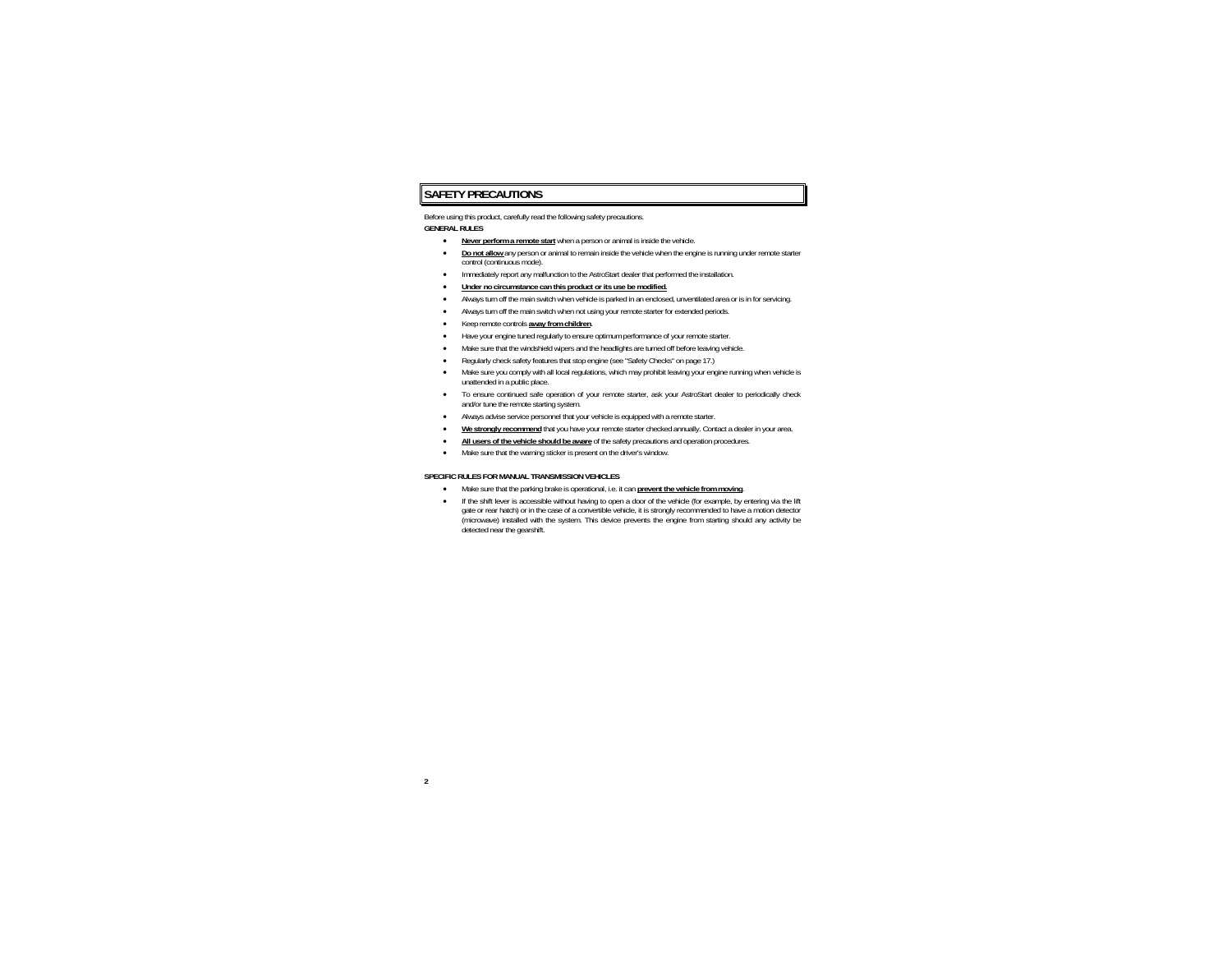## **SAFETY SEQUENCE FOR MANUAL TRANSMISSION VEHICLES**

Your remote starter was designed to force you to perform a series of actions that will ensure that the gearshift lever is in neutral position when you exit the vehicle.

This series of actions is called a "safety sequence" and is aimed at preventing any remote start in situations where remote starting the engine would not be safe.

Should the hatchback or any door be opened at any time, the intrusion will be detected and the safety sequence will be cancelled by the system, thus preventing a remote start. In such cases, the sequence must be repeated to allow for an eventual remote start.

 The system offers two execution modes for the sequence. These options must be set at time of installation. The first mode is initiated by the parking brake and the other by the remote control.

The safety sequence must be performed as follows.

#### **Sequence activated by the parking brake .**

- 1.While engine is running (key in ignition switch), apply the brakes and hold the pedal down.
- 2.Move gearshift lever to neutral.
- 3.Apply the parking brake Once Twice Note: The system can be set - at time of installation - to require that the parking brake be applied once or twice. If set for two actuations, pause one second between the two.
- 4.Remove key from ignition (the system keeps the engine running).
- 5.Exit the vehicle.
- 6.Within 60 seconds, close **all** doors.
- 7. The system will stop the engine except if Turbo Mode or Continuous Mode is active and blink the parking brakes once to confirm the sequence is valid (vehicle is ready for a remote start command).

#### **Sequence activated by the remote control**

- 1.While engine is running (key in ignition switch), apply the brakes and hold the pedal down.
- 2.Move gearshift lever to neutral.
- 3.Apply parking brake.
- 4.Press **O**<sub>111</sub> button on your remote control.
- 5.Remove key from ignition (the system keeps the engine running).
- 6.Depending on programmed option:

| $\Box$ Within 60 seconds exit the vehicle. | $\Box$ Within 60 seconds exit the vehicle |
|--------------------------------------------|-------------------------------------------|
| close back all the doors then, using       | then close back all the doors.            |
| the remote, send the STOP command.         | The system will stop the engine           |
| Note that the Turbo mode is                | except if either the Turbo mode           |
| not available with this option.            | or the continuous mode is activated       |

Parking lights will blink once to confirm that the sequence is valid (vehicle is ready for a remote start

command).

If the engine stops when the key is removed from the ignition, the safety sequence is invalid.

Perform a new safety sequence. If problem persists, consult your installer.

## **PREPARING SYSTEM**

When you exit the vehicle, **you need to prepare** the remote starter for its next use.

- If the vehicle is equipped with a manual transmission, make sure that the remote starter system has detected a valid safety sequence.
- • If the vehicle is equipped with an automatic transmission, make sure that the transmission lever is in the "**P**" position.
- • Set heating/air conditioning controls to desired position (when the remote starter starts your engine, it will also turn on your climate control system).
- • Turn your windshield wipers to the **OFF** position to avoid strain on the mechanism should a start command be sent to the vehicle, i.e. when heavy snow immobilizes the wipers.
- Make sure that the headlights are turned off.
- • Be sure not to leave your keys inside the vehicle. Certain rearming functions can cause the doors to lock automatically.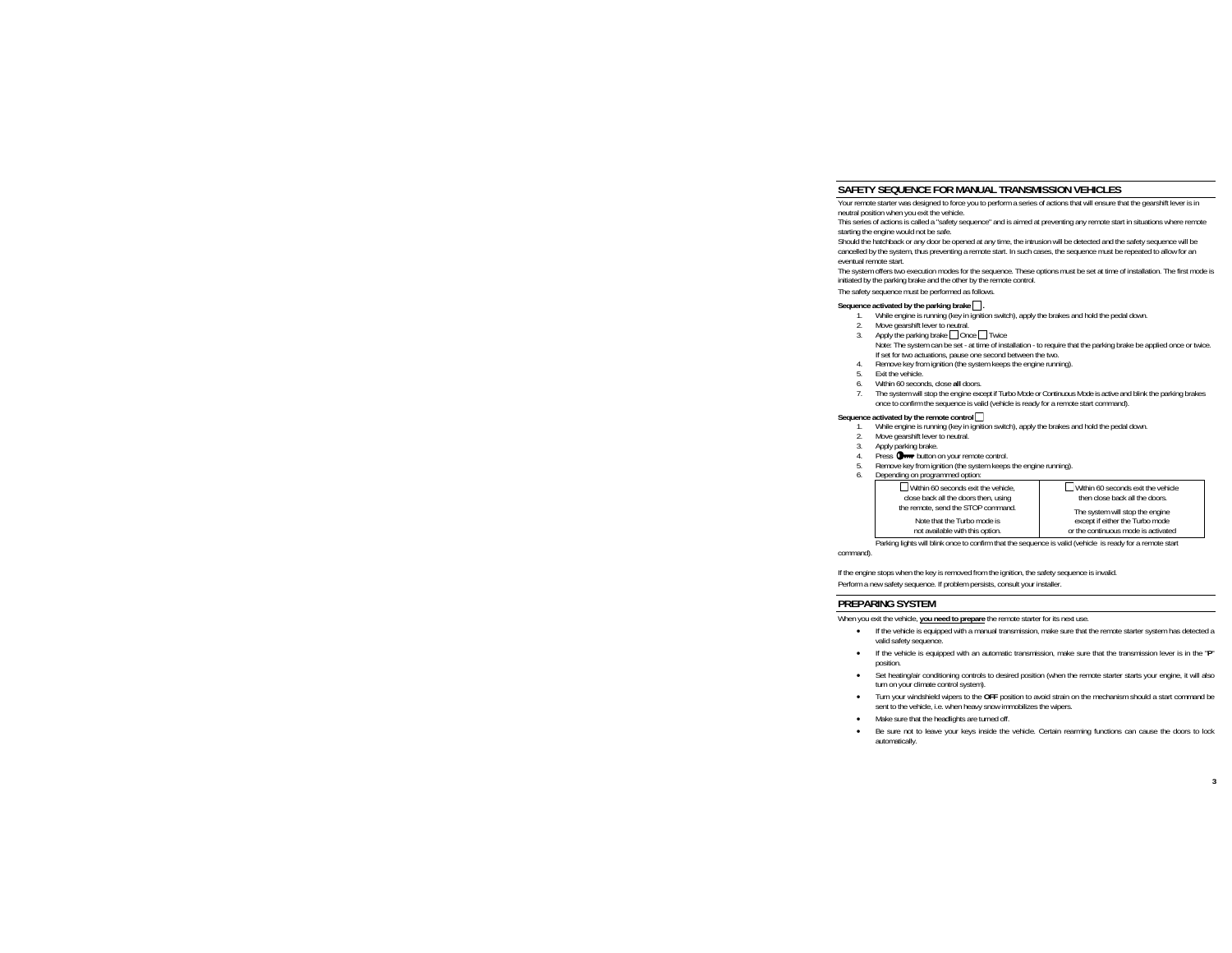## **THE REMOTE CONTROL**

Your remote control can transmit on two different channels, allowing control of two separate vehicles.

Up to four remote controls can be assigned to your vehicle.

**NOTE**: The range of your remote control can be affected by a weak battery, interference from nearby metal structures, hydro poles, or crowded parking lots.

Only the "Panic" command is transmitted on both channels when a single command is sent (alternating transmission channels).

The transmitter provides audible (piezo) and visual  $(LED \implies)$  confirmation.

The LED lights-up green when it transmits on channel one or red when it transmits on channel two.

The remote shown may differ from the one included in the kits.



## **SELECTING TRANSMISSION CHANNEL**

#### **CHANNEL 1**

Press desired button for two seconds.

 **CHANNEL 2** Momentarily press the «**?**» button, then as soon as a tone is heard or that the red LED lights-up, press the desired button and hold it down for two seconds.

A command will not be executed if you do not press button long enough except for the RSS-5224 remote that immediately transmit when either the lock or unlock button is pressed. In that case, the command is sent at reduced power.

Only one command is transmitted even when a button is pressed for more than two seconds, except for the "Panic" command, which is repeated as long as button is pressed.

Your system may be programmed in such a way that it can distinguish between two groups of remote controls (maximum: two remotes per group). These groups let you activate predefined settings (seat, mirror and other) when unlocking certain vehicles (additional optional equipment required).

## **BATTERY REPLACEMENT**

Your remote works off two 3-volt lithium CR-2016 batteries or equivalent.

To replace the batteries, use a coin to snap open the remote casing via the slot on the side of the remote, remove old batteries and replace them with new ones. Make sure to properly orient the batteries; see illustration opposite.

Close the casing by applying a pressure on both parts while these are properly aligned.



## **PAGER**

The system is equipped with a function called 'Pager'. You can use this feature to send a general call to all remote controls related to the system asking those who carry them to get to the vehicle or to perform a task previously established. The other function is to locate a misplaced remote control.

#### **Paging from the vehicle**

To send a general call, the user must press the 'Valet' switch and hold it for 3 seconds while engine **is stopped** and key is **not in the ignition**, or while engine is remote started (see 'Valet Mode' on page 15)(The valet switch is a small push button hidden under the dash board).

Parking lights on the vehicle blink once to confirm the call was sent.

All remote controls (maximum: 4) located within the radio frequency range of the vehicle will begin to chirp and the LED will flash green. To silence the remote control, press any button.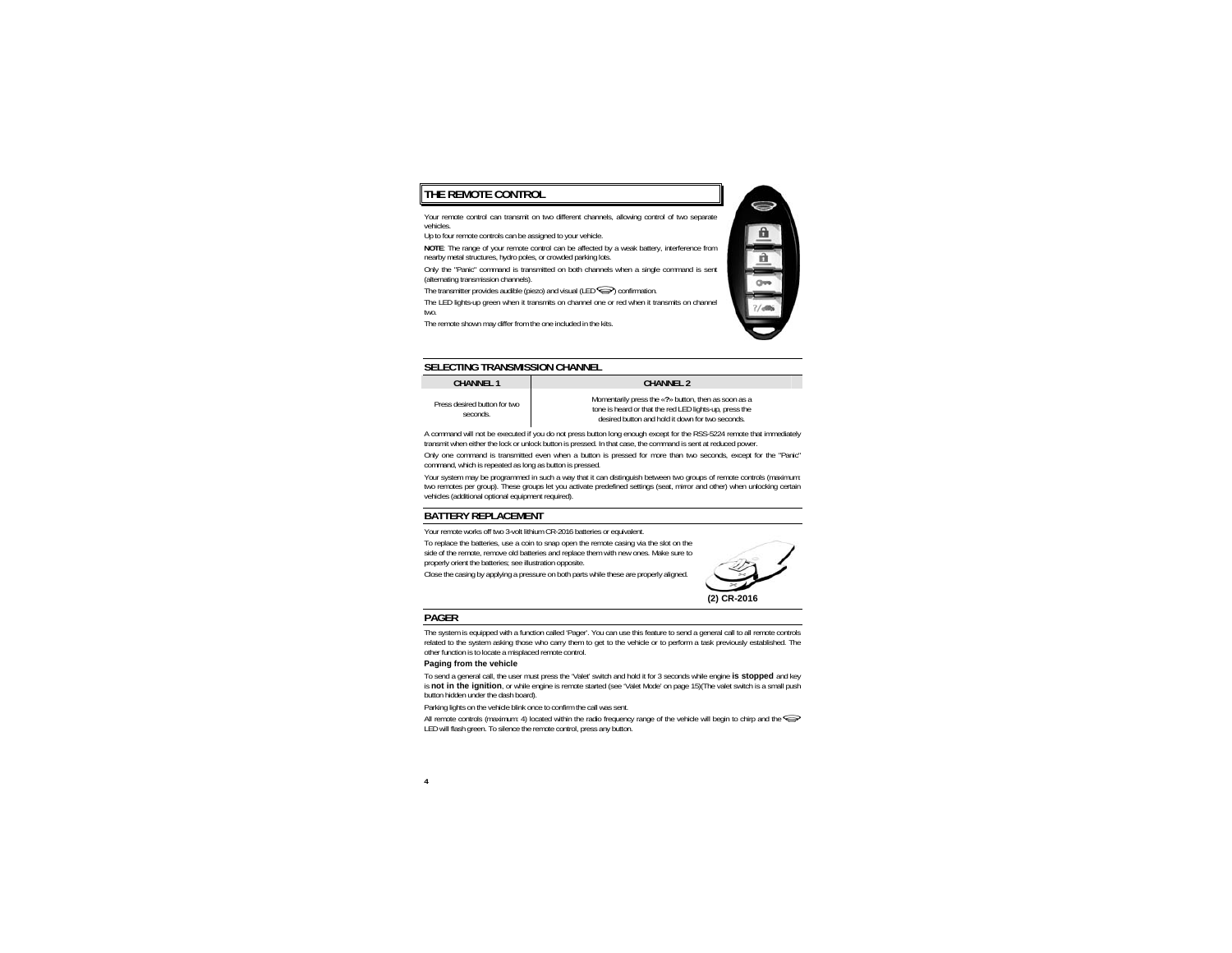## **TABLE OF COMMANDS**

|                                            | <b>BUTTONS</b><br><b>GROUPF 1</b><br><b>GROUPF 2</b>                                                                                            |                                  | <b>CONFIRMATIONS</b> |                        |                    |
|--------------------------------------------|-------------------------------------------------------------------------------------------------------------------------------------------------|----------------------------------|----------------------|------------------------|--------------------|
| COMMAND                                    |                                                                                                                                                 |                                  | <b>HORN</b>          | <b>PARKING LIGHTS</b>  | SIRFN <sup>*</sup> |
| PANIC.                                     | ि ० ने<br>$( > 4$ SEC.)                                                                                                                         | ੀ ਆ ਹੈ<br>$( > 4$ SEC.)          |                      | 30/60 SEC.             |                    |
| <b>START / CONTINUOUS MODE</b>             | n                                                                                                                                               |                                  | 10                   | 10                     |                    |
| STOP <sup>®</sup>                          | œ                                                                                                                                               | $64$ SEC.)                       | 10                   | 1                      | ä,                 |
| LOCK/ARMING*                               | (REDUCED RANGE IF < 2 SEC.)                                                                                                                     |                                  | $1 \odot$            | $1/3$ $\odot$          | 1/3/X<br>0000      |
| UNLOCK / DISARMING* @                      | (REDUCED RANGE IF < $2$ SEC.)                                                                                                                   |                                  | ä,                   | $2/4$ $\odot$          | 2141X<br>000       |
| TRUNK (D)                                  |                                                                                                                                                 | $\widehat{\mathbf{S}}$ (>4 sec.) |                      | 1/3                    | 30                 |
| <b>STATUS</b>                              |                                                                                                                                                 |                                  |                      |                        |                    |
| <b>ACTIVATE / DEACTIVATE SENTINEL MODE</b> |                                                                                                                                                 | 0 <del>0.</del> ali              |                      | $4/2/3$ $\circledcirc$ |                    |
| CAR FINDER                                 |                                                                                                                                                 | ôò                               | $\overline{7}$       | 3                      |                    |
| <b>RUNTIME SETTING</b>                     | . А<br>о                                                                                                                                        |                                  |                      | $1 - 4$                | ÷.                 |
| <b>DISPLAY REMOTE START FAIL CODES</b>     |                                                                                                                                                 |                                  |                      | $1 - 20$               | ÷.                 |
| ACTIVATE / DEACTIVATE UTILITY 1            | ti d                                                                                                                                            | $\mathbf{a}$ (> 4 SEC.)          | l,                   | 1                      |                    |
| <b>ACTIVATE / DEACTIVATE UTILITY 2</b>     | n as                                                                                                                                            | $\mathbf{a}$ (> 4 SEC.)          | ä,                   | $\mathbf{1}$           | ÷.                 |
| ACTIVATE / DEACTIVATE UTILITY 3            |                                                                                                                                                 |                                  | ä,                   | $\mathbf{1}$           | ÷.                 |
| <b>ACTIVATE / DEACTIVATE UTILITY 4</b>     |                                                                                                                                                 |                                  | ä,                   | 1                      | ÷.                 |
| VALET MODE ACTIVATE / DEACTIVATE           |                                                                                                                                                 | Я                                | ä,                   | $4/2$ $\circ$          | ä,                 |
| <b>DISPLAY ALARM CONDITION CODES</b>       |                                                                                                                                                 | ñ                                |                      | $1 - 8$                |                    |
| <b>KEYPAD LOCK</b>                         | Ano≁                                                                                                                                            |                                  |                      |                        |                    |
| MUTE MODE (REMOTE TRANSMITTER)             | по                                                                                                                                              |                                  |                      |                        |                    |
| COMMAND GROUPE (TOGGLE)                    | COMMAND GROUP SELECTING UPON INSTALLING.<br>firì0⇔,d≲<br>GROUP 2 USAGE IS PREFERABLE WHEN REMOTE<br>STARTER IS EQUIPPED WITH A SECURITY SYSTEM. |                                  |                      |                        |                    |
|                                            | * COMMAND RELATED TO ARMING AND DISARMING ONLY APPLIES TO SYSTEM THAT IS<br>INTERFACED WITH AN OPTIONAL ASTROSTART SECURITY SYSTEM.             |                                  |                      |                        |                    |

 THIS CONFIRMATION IS SENT ONLY WHEN COMMAND IS REPEATED WHILE ENGINE IS ALREADY RUNNING (HORN: PROGRAMMABLE DURING INSTALLATION). <sup><sup>2</sup> This command ends: Runtime, Alarm condition and panic mode <sup>3</sup> Confirmation by chirp or</sup> HORN ON 2ND LOCK (WHEN PROGRAMMED "ON"). <sup>O</sup> ONLY IF SYSTEM IS EQUIPPED WITH A SENSOR, WHICH DETECTS WHEN TRUNK IS OPEN (OPTIONAL). <sup>O</sup> THESE CONFIRMATIONS ARE PROGRAMMABLE ENABLE/DISABLE DURING INSTALLATION. <sup>O</sup> 1 = NO ZONE IS IN VIOLATION AT ARMING.  $3$  =  $\,$ AT LEAST ONE ZONE IS IN VIOLATION AT ARMING.  $\, \bm{\Theta} \,$   $\, X$  =  $\,$ No Chirp when valet mode is active or WHEN ALARM IS PROGRAMMED "OFF". TEMPORARY VALET MODE IS DISABLED IF COMMAND IS REPEATED DURING REARMING CYCLE.  $\bm{\Theta}$   $2$  = No zone was in violation when alarm was armed.  $4$  =  $\bm{\mathsf{AT}}$  least one zone was in infraction when alarm WAS ARMED.  $\Phi$  4 = ACTIVATED / 2 = <code>DEACTIVATED</code> / 3 = <code>System</code> not ready.  $\Phi$  Parking lights flashes once if the COMMAND CANNOT BE EXECUTED.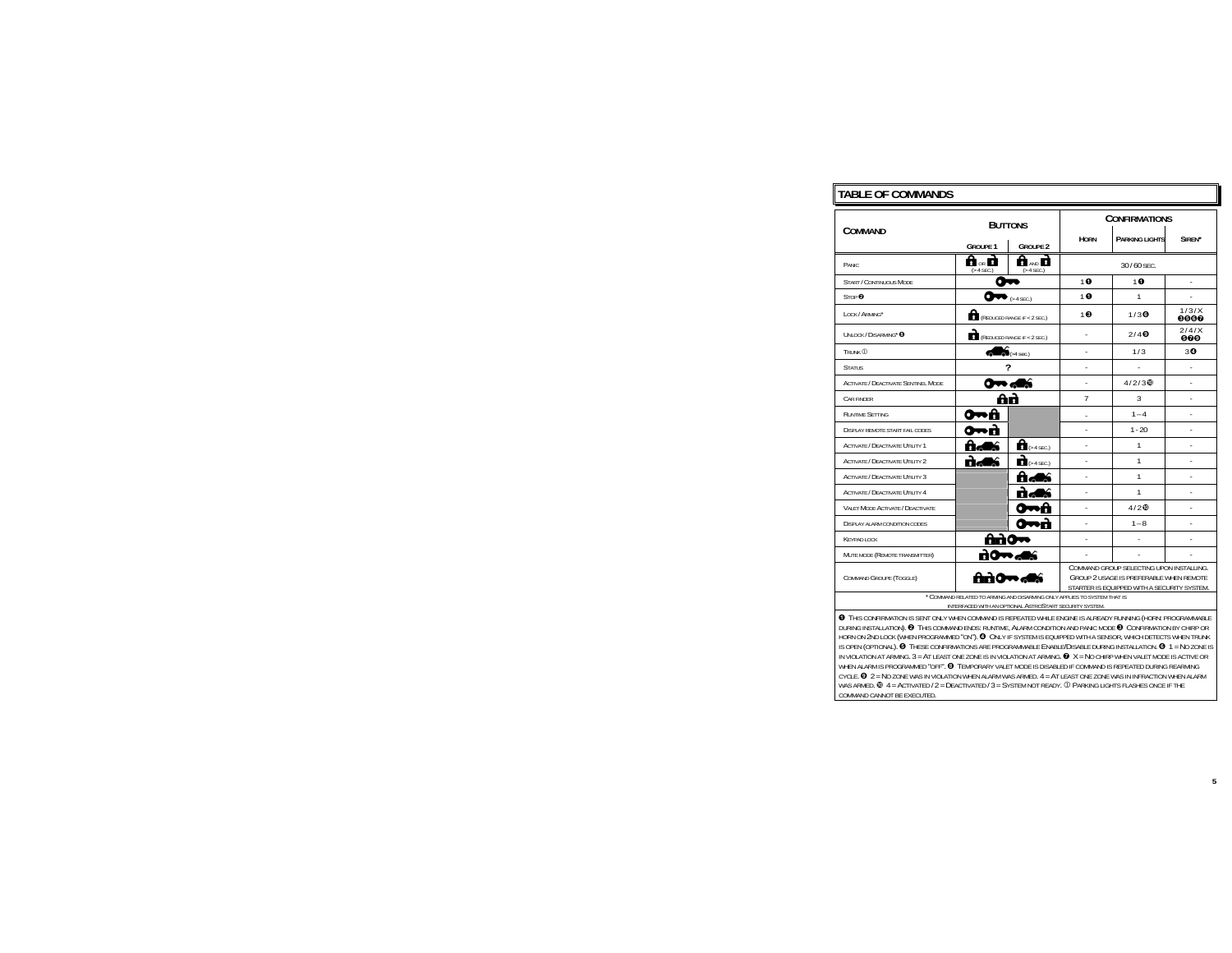## **CONFIRMATION**

#### **Vehicle's confirmations:**

In all cases, your Remote Starter will confirm that command has been received properly.

This will be done by either sounding horn or flashing parking lights.

Parking light confirmations are mandatory. Horn confirmations are optional (programmable) and require an additional connection and/or equipment during installation.

Confirmations are explained in more detail under each command.

#### **Remote control's confirmations:**

The remote transmitter provides two types of confirmations, those immediately preceding a command transmission, named instantaneous confirmations, and those that are sent when the status of a monitored feature changes, named status confirmations.

|                                                                                                           | COMMAND                                 | I FD                         | <b>TONE</b>                                                             |
|-----------------------------------------------------------------------------------------------------------|-----------------------------------------|------------------------------|-------------------------------------------------------------------------|
|                                                                                                           | <b>SYSTEM IS READY FOR STARTING</b>     | $0 -$                        | Нюн                                                                     |
|                                                                                                           | <b>SYSTEM IS NOT READY FOR STARTING</b> | <b>EXED</b>                  | I ow                                                                    |
|                                                                                                           | <b>REMOTE START ACCOMPLISHED</b>        | $0 -$                        | ASCENDING MELODIE                                                       |
|                                                                                                           | STOP                                    | $0 -$                        | <b>DESCENDING MELODIE</b>                                               |
| IN STAN TANEOUS CONFIRMATIONS                                                                             | <b>LOCKING ARMING</b>                   | A                            | HIGH, LOW<br>3x (HIGH, LOW)<br>WITH VALET MODE ENABLED OR BYPASSED ZONE |
|                                                                                                           | <b>UNLOCKING DISARMING</b>              | a                            | LOW. HIGH<br>3x (Low, HIGH) WITH ALARM CONDITION                        |
| COMBINATION OF ONE STARTING STATUS AND<br><b>STATUS</b><br>ONE DOOR LOCKING STATUS. SEE GREY ZONES ABOVE. |                                         |                              |                                                                         |
|                                                                                                           | TRUNK                                   | $\sum_{\rm RD}$              | <b>Z</b> HIGH<br>$\mathbf{E}$ 3 Low                                     |
|                                                                                                           | <b>OTHER COMMANDS</b>                   | GREEN<br>$\bigcirc$ RED      | $\blacksquare$ High<br><b>E</b> 3 Low                                   |
|                                                                                                           | <b>OUT OF RANGE</b>                     | $\rightarrow$ psn            | 31 <sub>ow</sub>                                                        |
|                                                                                                           | <b>PARKING LIGHTS</b>                   | Аa                           | HIGH, HIGH, LOW                                                         |
|                                                                                                           | <b>DOOR OPENNED</b>                     | AI TERNING                   |                                                                         |
| <b>STATUS CONFIRMATIONS</b>                                                                               | PAGER                                   | GREEN                        | TELEPHONE RINGING                                                       |
|                                                                                                           | ALARM / ALARM LINK                      | ० - तिले<br>$\rightarrow$ am | SIREN                                                                   |
|                                                                                                           | <b>ENGINE IS RUNNING</b>                | <b>0-</b>                    | <b>ASCENDING MELODIE</b>                                                |
|                                                                                                           | <b>BACK TO NORMAL STATE</b>             | <b>CREEN</b>                 | Низн                                                                    |
|                                                                                                           |                                         |                              |                                                                         |

## **START COMMANDS**

### **STARTING THE ENGINE**

Press the  $\mathbf{Q}$ <sub>11</sub> button for 2 seconds.

The system automatically adjusts ignition duration for your type of vehicle; parking lights flash once (duration: four seconds) then stay on all the time engine is running.

If more than one command is emitted, each successive start command resets runtime to the beginning, parking lights flash once to confirm command has been received and horn sounds once (programmable during installation) to let you know engine is already running.

Repeating this command will produce an audible confirmation that engine has started, which can be useful if vehicle is not in sight (configurable during installation).

#### **IF ENGINE FAILS TO START**

If your system cannot start your engine at first attempt, it will wait for a few seconds and then try again (it could try again twice depending on reason for failure to start).

After three attempts, it will shut down automatically and wait for new command (see "Start fail codes" on page 16).

#### **UPON ENTERING YOUR VEHICLE...**

|   | DO NOT TURN IGNITION KEY TO START POSITION.                                                                                                                                                    |  |                                                                                                                                                                                                                                    |
|---|------------------------------------------------------------------------------------------------------------------------------------------------------------------------------------------------|--|------------------------------------------------------------------------------------------------------------------------------------------------------------------------------------------------------------------------------------|
|   | Automatic transmission vehicles                                                                                                                                                                |  | Manual transmission vehicles                                                                                                                                                                                                       |
| ٠ | To avoid turning the engine off when taking<br>place behind the steering wheel, do not apply<br>the brakes until you have placed the key in the<br>ignition and turned it to the RUN position. |  | To avoid turning the engine off when taking place behind<br>the steering wheel, do not apply the brakes and do not<br>remove the parking brake until you have placed the key in<br>the ignition and turned it to the RUN position. |
|   | Drive as usual.                                                                                                                                                                                |  | Drive as usual.                                                                                                                                                                                                                    |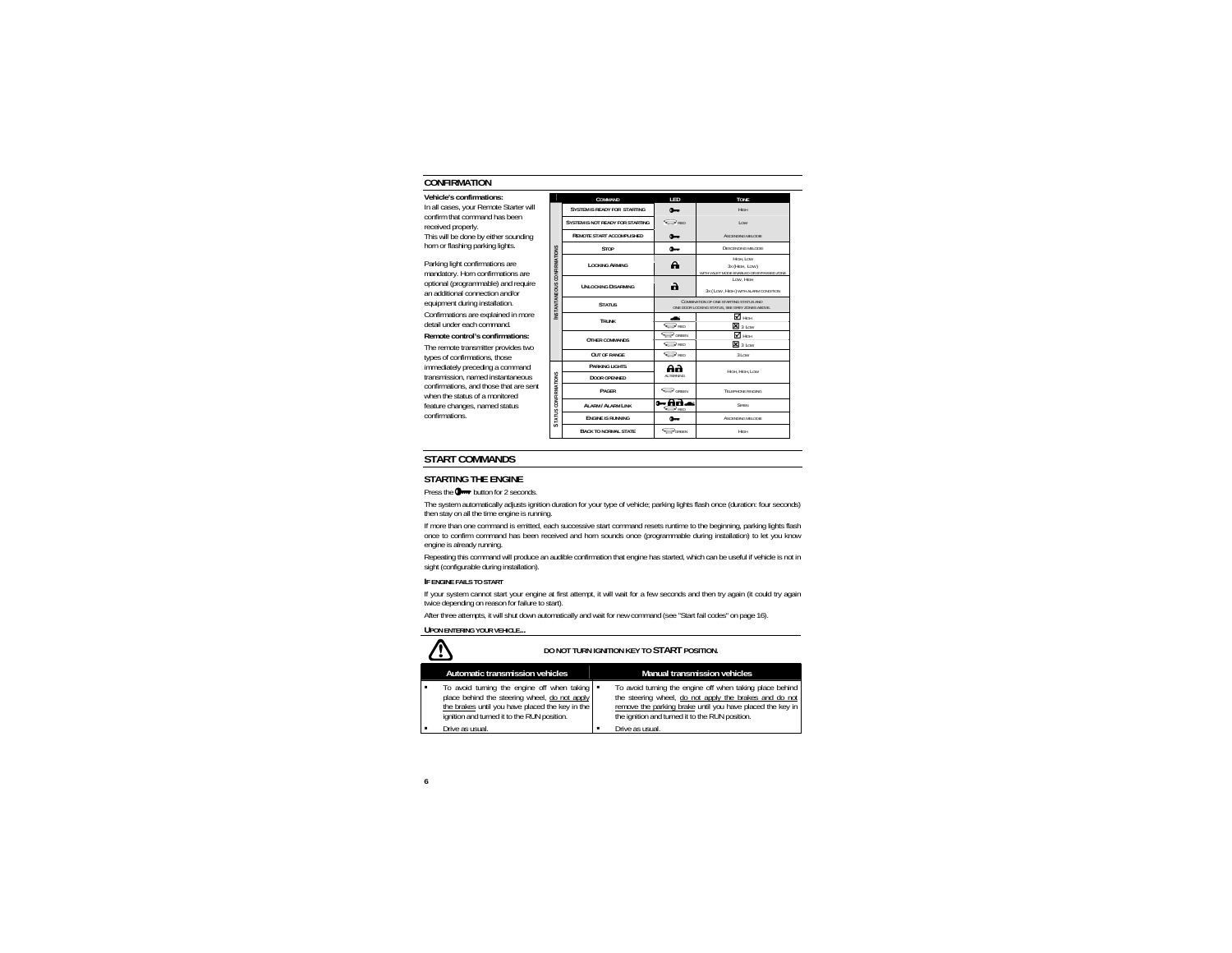#### **ENGINE RUNTIME**

Your engine will stop automatically after a preset time (See "Setting the runtime" on page 8). Parking lights will stay on as long as engine is running.

#### **TRIGGER INPUT**

Your remote starter is equipped with a negative trigger (pulse) input.

This input can be connected to another remote control device or to an AstroStart RST-2 timer output (optional), part number 310-903-502.

If this input is connected, consult this device's manual or ask your technician which command controls the start/stop function.

The start/stop commands received on this input are ignored while the engine is running on a remote start.

All Start/Stop functions controlled by this input behave in the same way as functions controlled by remote.

## **CONTINUOUS MODE**

Continuous Mode function lets you remove the key from the ignition while leaving the engine running. This convenient feature allows you to leave your vehicle for short periods while climate controls remain on.

| <b>AUTOMATIC</b><br>TRANSMISSION<br><b>VEHICLES</b> | To access Continuous Mode, press on the O-button while engine is idling (see STARTING THE<br>ENGINE on page 6). If Turbo Mode is active, you must press a second time on the Own button of the<br>remote to set the runtime according to the preset settings.<br>Parking lights, engine and climate controls will remain on for the duration of the programmed |
|-----------------------------------------------------|----------------------------------------------------------------------------------------------------------------------------------------------------------------------------------------------------------------------------------------------------------------------------------------------------------------------------------------------------------------|
|                                                     | runtime.                                                                                                                                                                                                                                                                                                                                                       |
| <b>MANUAL</b><br>TRANSMISSION<br><b>VEHICLES</b>    | To access Continuous Mode, press on the O-button before removing the key from ignition when<br>performing the safety sequence described on page 3. See "STARTING the ENGINE" on page 6.<br>Note: Do not send the stop command if you perform sequence activated by the remote control<br>(Step 7) on page 3.                                                   |
|                                                     | If Turbo Mode is on, it will be activated when the safety sequence is executed.                                                                                                                                                                                                                                                                                |

Remove the key, exit vehicle and lock all doors. All safety devices will remain active.

If you return to your vehicle before runtime has elapsed, just turn the key to RUN position and press the brake pedal.

## **TURBO MODE**

(Activated at time of installation)

This mode allows the engine to be left running at idle speed for a short period of time so that the turbocharger can cool down as recommended by certain car manufacturers.

This mode activates the **continuous mode** at a **reduced runtime** (one or two minutes according to the programming).

To activate the Turbo Mode:

- •Automatic: Press on the  $\Box$  (2 sec.) button (refer to 'Continuous Mode').
- •Manual: Perform the security sequence.

#### **WHAT STOPS THE ENGINE**

For your safety, engine will not start or will stop if:

- Your key is in the RUN position (prevents Start cycle).
- ٠ Remote control sends a Stop message.
- Hood is open.
- Brakes are applied.
- Engine is over-revving (if programmed Enable at installation).
- Alarm detects intrusion.
- Main switch is **OFF**.
- Safety sequence not valid (manual transmission vehicle only parking brake not applied, opening of door detected while remote starter was not keeping engine running).

|        | ò<br>٠                |
|--------|-----------------------|
|        |                       |
| ٠<br>٠ |                       |
|        | ī<br>٦<br>٠<br>٦<br>m |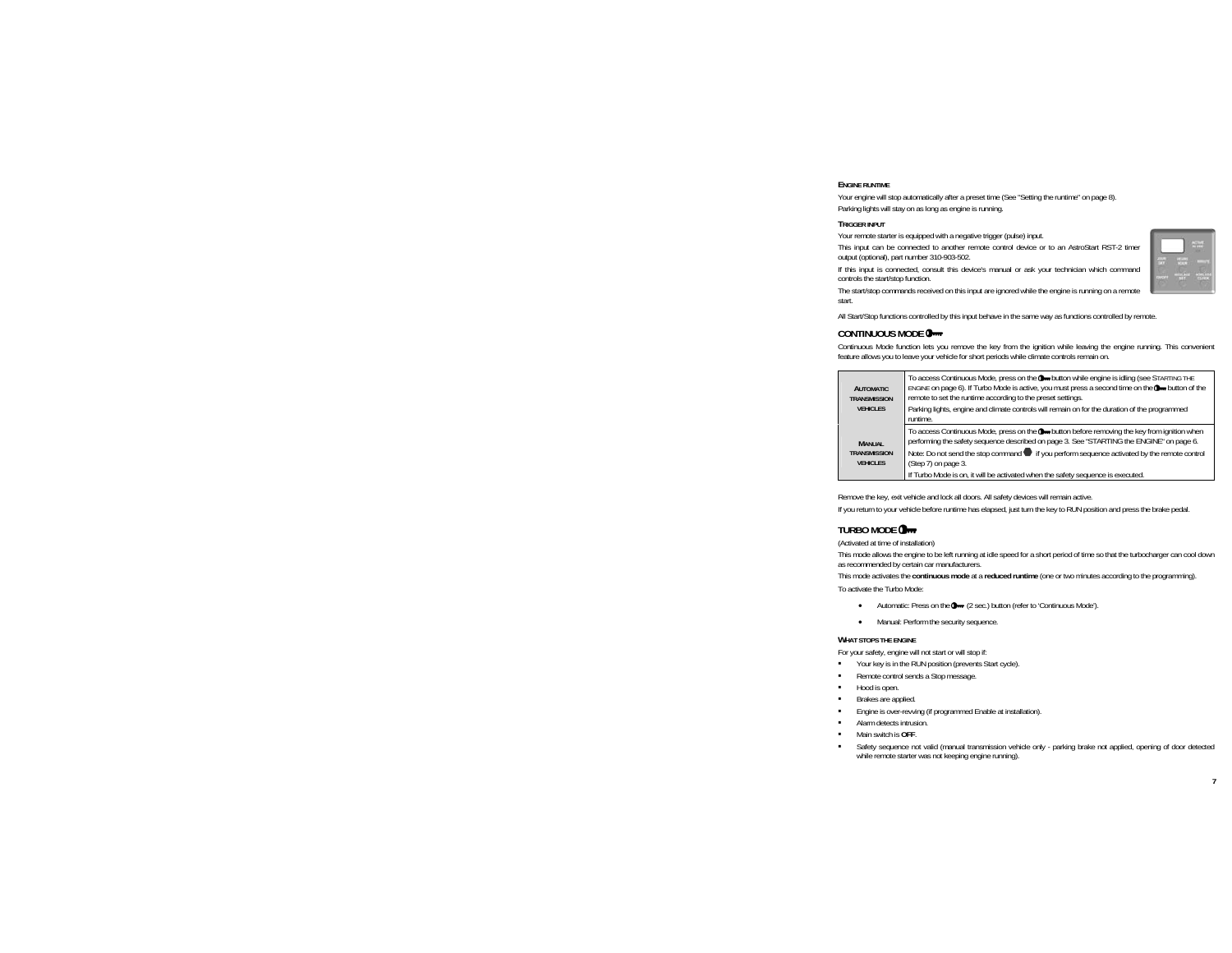#### **MAIN SWITCH**

Main switch is usually mounted under dashboard. It is a toggle **ON**/**OFF** switch that is used to cancel start functions.

It does not disable other commands which remain active (alarm, lock/unlock commands, etc.).

## **STOP**

Refer to the table of command on page 5 to know which button to press.

This command only applies when engine is kept running by Remote Starter.

It is used to stop the run time, the panic mode as well as the alarm condition without disarming the security system.

## **LOW TEMPERATURE MODE**

Press the  $\bigcirc \rightarrow$  and  $\bigcirc$  buttons simultaneously for 2 seconds.

The command alternatively activates/deactivate Low Temperature mode.

In Low Temperature (Sentinel) mode, system starts your engine automatically when temperature falls below a preset level. Engine will run for programmed runtime, after which system will wait 2½ hours and then start engine again if temperature is still below preset level.

#### **When mode is activated:**

Parking lights will flash 4 times, then, if temperature is below preset level, engine will start.

If temperature is above preset level, system waits until it goes below preset level before starting.

In the case of a manual transmission vehicle, the system must have detected a valid security sequence to allow the activation of Low Temperature mode. (See "Safety sequence for manual transmission vehicles" on page 3).

If system cannot execute command (for example, hood is open), confirmation will be different (lights: 3).

#### **When mode is deactivated:**

Parking lights will flash twice to confirm that mode is deactivated. Applying brakes deactivates Low Temperature mode.

### **SETTING THE RUNTIME**

Refer to the table of command on page 5 to know which button to press.

| Parking lights flash one to four times to indicate selected runtime (see table<br>opposite).                                                      | Number of<br>flashes | Runtime                |
|---------------------------------------------------------------------------------------------------------------------------------------------------|----------------------|------------------------|
| If you send this command while the ignition circuits are activated (by remote or                                                                  |                      | 2 minutes <sup>1</sup> |
| key), runtime does not change but confirmation is sent to indicate last selection.                                                                |                      | 4 minutes              |
| If Low Temperature (Sentinel) mode is already activated when this command is<br>sent, the command sets or indicates Low Temperature mode runtime. |                      | 8 minutes              |
|                                                                                                                                                   |                      | 18 minutes             |
| Note: Runtime is doubled for a diesel engine.                                                                                                     |                      |                        |

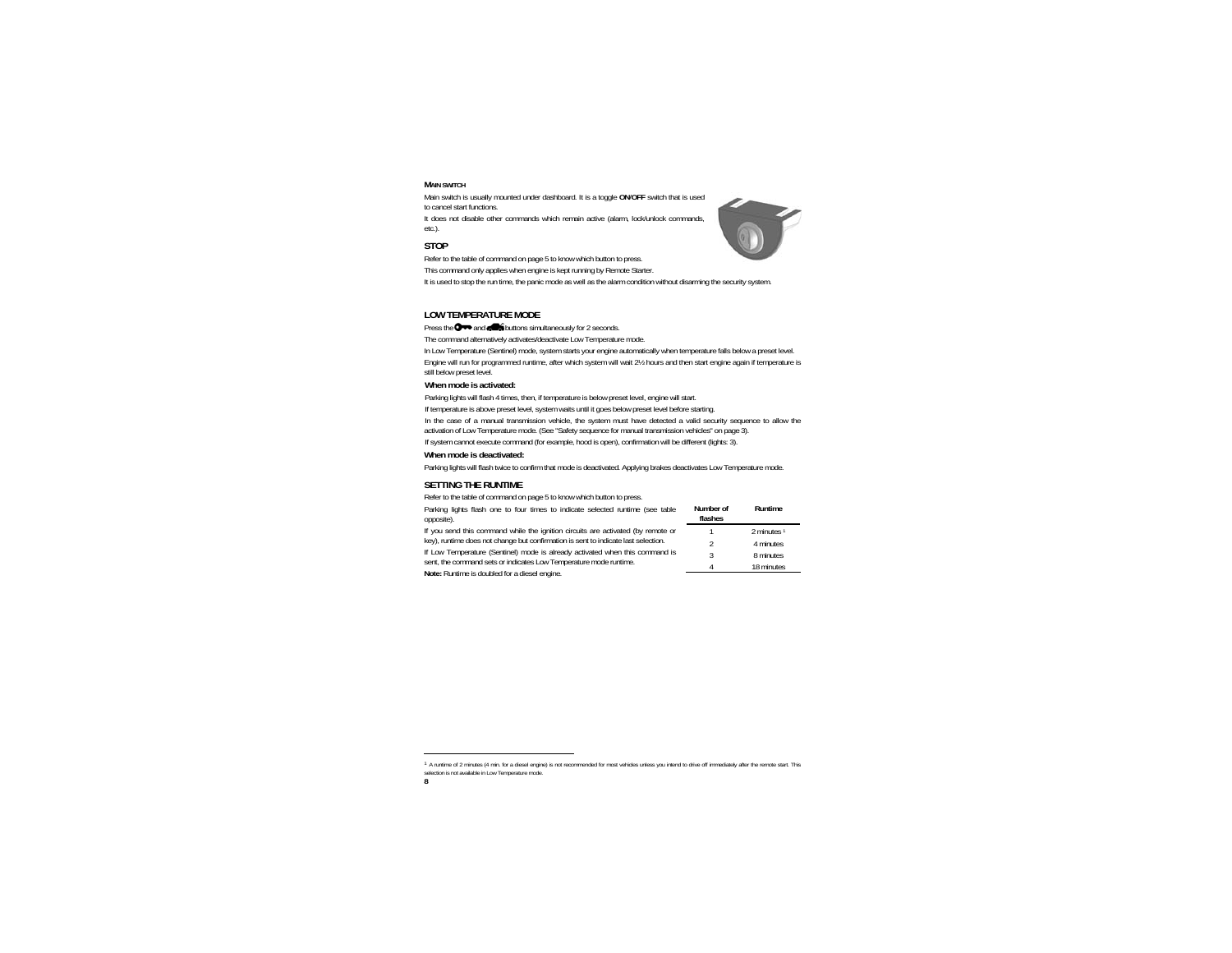## **SECURITY SYSTEM (OPTIONAL)**

The current section only applies to an AstroStart security system (added as an option) which must not be confused with the vehicle's OEM system.

### **PROTECTION ZONES**

Your security system can use up to six different monitoring devices simultaneously to protect your vehicle.

These devices are connected to the system on different inputs called protection zones.

One of these zones can send an audible warning (7 chirps), while the other five generate an alarm condition if system is armed.

| PROTECTION ZONES                                                                                                           | <b>FUNCTIONS</b>                                                                                                                                                                                                                                 |
|----------------------------------------------------------------------------------------------------------------------------|--------------------------------------------------------------------------------------------------------------------------------------------------------------------------------------------------------------------------------------------------|
| Pre-shock (Warning)                                                                                                        | Siren chirps (7 times)                                                                                                                                                                                                                           |
| Pre-shock (more than 3 times in 3<br>min.)<br>Doors<br>Hood<br>Additional sensor (Trunk)<br>Shock sensor<br>Ignition (key) | Siren on for 30 or 60 second period, which can be repeated up to 4 times<br>depending on initial programming and whether violated zone is corrected or<br>not.<br>Each period is separated by a 5 second pause. (45 seconds for "Door"<br>zone). |

#### **DETERRENTS**

#### **ACTIVE**

When one of the monitoring devices detects a violation, system reacts by activating the following deterrents, depending on which is connected.

System can activate up to four deterrents simultaneously: **siren**, **parking lights**, **dome light** and/or **horn**.

#### **PREVENTIVE**

**Depending on system's configuration, the indicator light** shows different alarm conditions (see "Zone Codes" on page 12).

It can also act as a deterrent if installed in a place visible from outside vehicle.

#### **ALARM MODES**

#### **WARNING**

Warning signal is 7 siren chirps.

If a two-level shock sensor is connected to system, warning sounds every time vehicle is subjected to a light shock when the alarm is armed.

#### **PRE-ALARM**

If you set off the alarm by accident and do not want to alarm or disturb the whole neighbourhood, "pre-alarm" mode cuts in three seconds before the alarm condition to give you time to disarm the system.

In this mode, parking lights, siren and dome light go on and off intermittently for three seconds.

#### **ALARM CONDITION**

When system is in alarm condition, it activates the various deterrents connected to the alarm module.

Alarm condition remains active for 30 or 60 seconds depending on initial programming, and then system pauses for five seconds (45 seconds for "Door" zone). During this pause, it checks the protection zones again and restarts alarm cycle if a zone is still in violation.

This cycle can be repeated up to four times. If situation that caused the violation is corrected in mid-cycle, alarm stops at end of current cycle.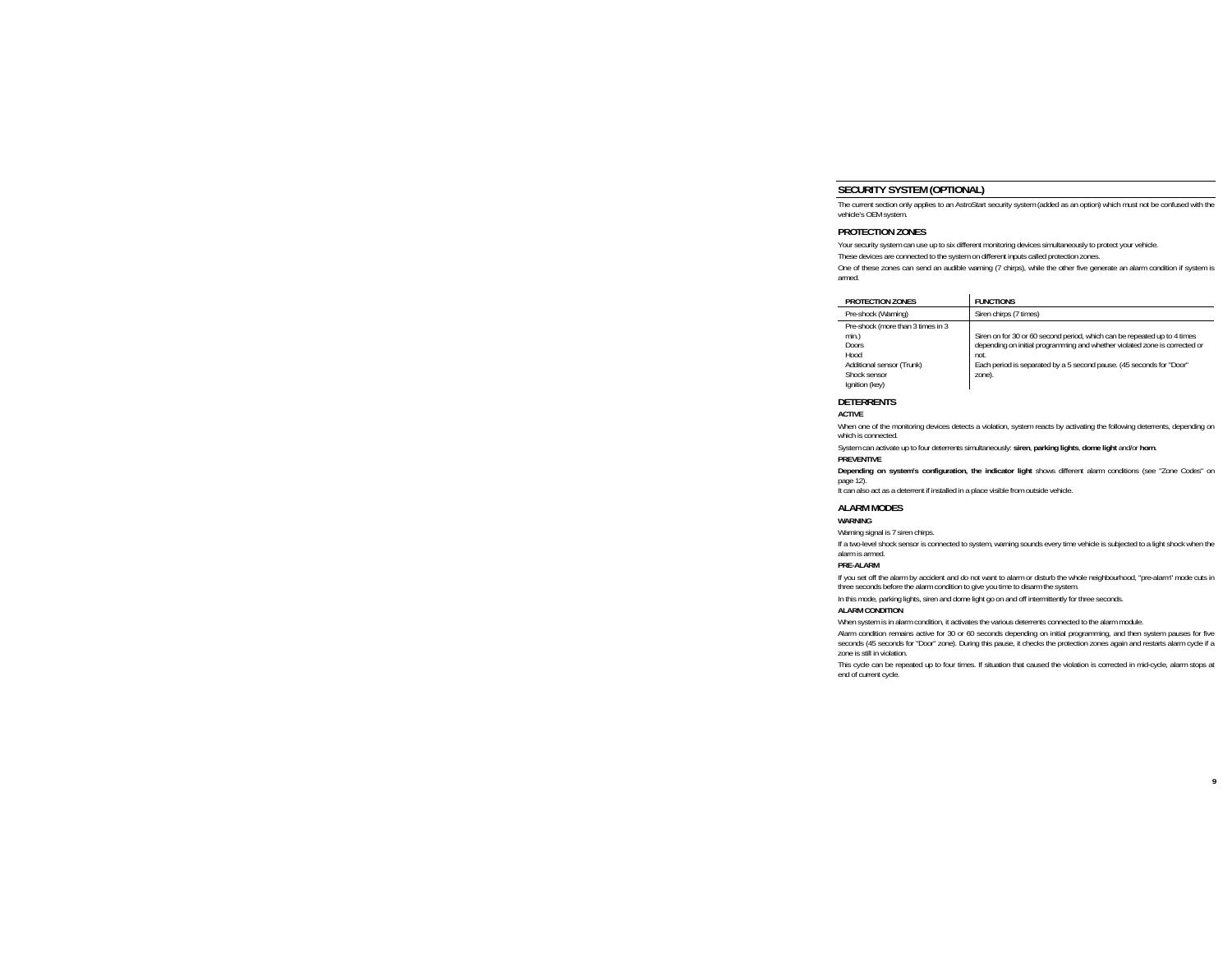## **OPERATION**

Your alarm system has three different operating modes, **active**, **semi-passive rearming** and **passive rearming** depending on initial programming. See the relevant paragraph for the mode your system was configured in during installation.

#### **ACTIVE**

In active mode, the alarm must be **armed** and **disarmed** using the remote. See Table of Commands on page 5.

Alarm is armed as soon as command is received, even if a zone is in violation when command is received.

However, a violated zone cannot trigger the alarm unless it returned to a normal condition beforehand.

This mode is always available even if, during installation, your system was not configured for it.

#### **SEMI-PASSIVE REARMING**

In semi-passive mode, alarm must be **armed** and **disarmed** using the remote (see Table of Commands on page 5).

In this mode, alarm rearms automatically 30 seconds after disarming (rearming cycle) if no doors have been opened. Indicator light flashes rapidly to indicate that system is in rearming cycle.

**Note:** If vehicle is equipped with power locks interfaced with the system, a device can be added to prevent doors from locking during rearming if key is still in ignition. If applicable, this device allows system to be armed but cancels locking.

Key detection device is  $\Box$ , is not  $\Box$  installed on this vehicle.

Following table shows effect of each zone on rearming cycle.

| Protection zone           | Effect on rearming cycle                                                      |                  |
|---------------------------|-------------------------------------------------------------------------------|------------------|
| Hood                      |                                                                               |                  |
| Additional sensor (trunk) | These three zones prolong rearming cycle as long as they remain in violation. |                  |
| Shock sensor              |                                                                               |                  |
| Ignition                  | Activated by ignition key:                                                    | Cancels rearming |
|                           | Activated by remote starter:                                                  | No effect        |
| Doors <sup>2</sup>        | This zone cancels rearming completely.                                        |                  |
| Warning                   | No effect                                                                     |                  |

Applying brakes or activating Temporary Valet Mode (see page 12) cancels rearming.

#### **PASSIVE REARMING**

In passive rearming mode, opening a door triggers rearming cycle.

Alarm will be armed 30 seconds after checking that all protection zones are in normal condition.

This 30-second period is called "rearming cycle".

If a zone detects a violation during rearming cycle, countdown stops and restarts at 30 seconds when all zones are back in normal condition.

During rearming cycle, indicator light flashes rapidly.

After five seconds, system sends an audible confirmation (siren chirps once), indicating that system will arm after 25 seconds.

After this delay, alarm is armed and sends a second confirmation (siren chirps once and parking lights flash once) to indicate that system is armed.

If you wish to remain in the vehicle without driving off, you can cancel rearming cycle by applying brakes.

When you exit the vehicle, cycle resumes and system arms automatically (see also "Temporary Valet Mode" on page 12).

If you disarm the system and do not open the door before the rearming delay expires, it rearms itself automatically.

<sup>2</sup> If vehicle is equipped with a factory security system and runtime expires during rearming cycle, factory security system is reactivated but not AstroStart security system because opening a door is simulated for factory system rearming.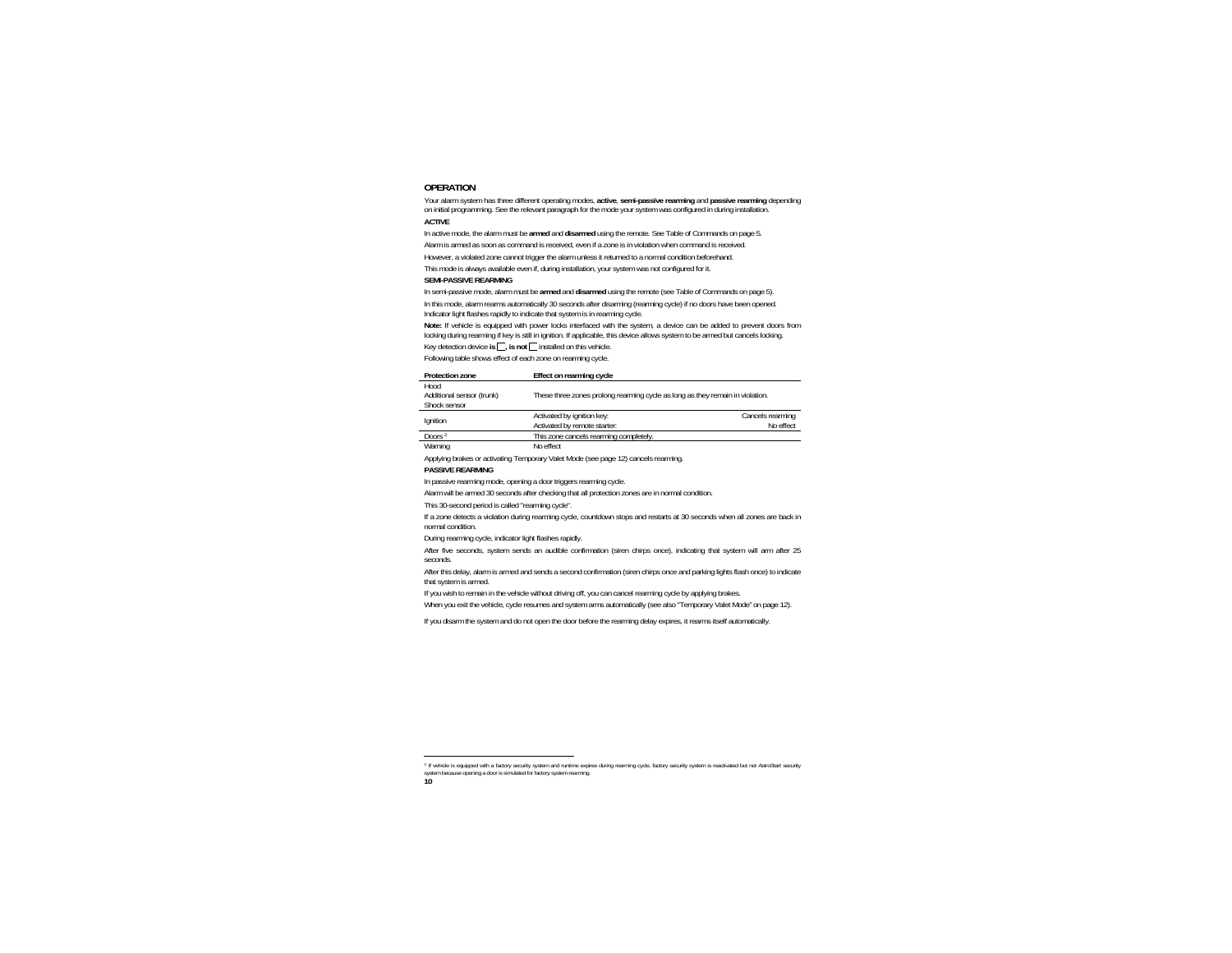The following table shows the effect that each zone has on the rearming cycle.

| <b>Protection zone</b>                                            | Effect on rearming cycle                                                     |                               |
|-------------------------------------------------------------------|------------------------------------------------------------------------------|-------------------------------|
| Hood<br><b>Doors</b><br>Additional sensor (trunk)<br>Shock sensor | These four zones prolong rearming cycle as long as they remain in violation. |                               |
| Ignition                                                          | Activated by ignition key:<br>Activated by remote starter:                   | Cancels rearming<br>No effect |
| Warning                                                           | No effect                                                                    |                               |

Applying brakes or ignition key in RUN position cancels rearming (until a door is opened, which causes rearming cycle to restart from the beginning).

See also "TEMPORARY VALET MODE" (page 12) and "DOME LIGHT DURATION" (page 13).

You can **disarm** only with the remote control by sending the lock command (see Table of Commands on page 5).

System is disarmed immediately and restarts rearming cycle from the beginning.

#### **TO TERMINATE ALARM CONDITION**

You can send the unlock command which also terminates the alarm condition and disarms the system or send either of the lock or stop command which terminates the alarm condition without disarming the system.

#### **CONFIRMATION**

When the alarm is armed, one chirp of the siren and/or flash of the parking lights means that all protection zones are in normal condition and system is ready.

Three chirps or flashes means that one or more zones are in violation (i.e. at least one door is opened).

Once the zone is corrected (i.e. door closed), the system sends another confirmation (one chirp or flash if all zones are in normal condition, three chirps or flashes if another zone is in violation).

If a zone is in violation when system is armed manually (using remote) and the cause of the violation is not corrected, the alarm will still arm but this zone will not be able to generate an alarm condition. See also "DOME LIGHT DURATION" on page 13.

When you disarm the alarm, two chirps or flashes indicate that no one tried to break into your vehicle, and four chirps or flashes indicate that an alarm condition occurred during your absence.

The following table summarizes this section.

| CONFIRMATION     | <b>MFANING</b>                                                                                                                                                                                                                  |
|------------------|---------------------------------------------------------------------------------------------------------------------------------------------------------------------------------------------------------------------------------|
| 1 chirp or flash | System armed, no zone in violation.                                                                                                                                                                                             |
|                  | 2 chirps or flashes System disarmed, no violation detected.                                                                                                                                                                     |
|                  | 3 chirps or flashes System armed with zone in violation. Indicator light indicates which zone.                                                                                                                                  |
|                  | $\sim$ . The contract of the contract of the contract of the contract of the contract of the contract of the contract of the contract of the contract of the contract of the contract of the contract of the contract of the co |

4 chirps or flashes System disarmed with violation detected. Indicator light indicates cause of alarm condition.

#### **INDICATOR LIGHT**

Indicator light flashes a specific number of times to indicate different conditions of the security system when arming and disarming the system (depends on programming).

It can also act as a deterrent if installed in a place visible from outside the vehicle.

**DURING ARMING** Indicator flashes codes for zones in violation (i.e. at least one door is opened).

Only one code is shown at a time. If more than one zone is in violation during arming, code changes when zone shown is corrected (example: door closed).

**DURING DISARMING** Indicator flashes code for last zone that generated the alarm condition.

Code is shown when you send an unlock command.

This code is repeated until you apply the brakes.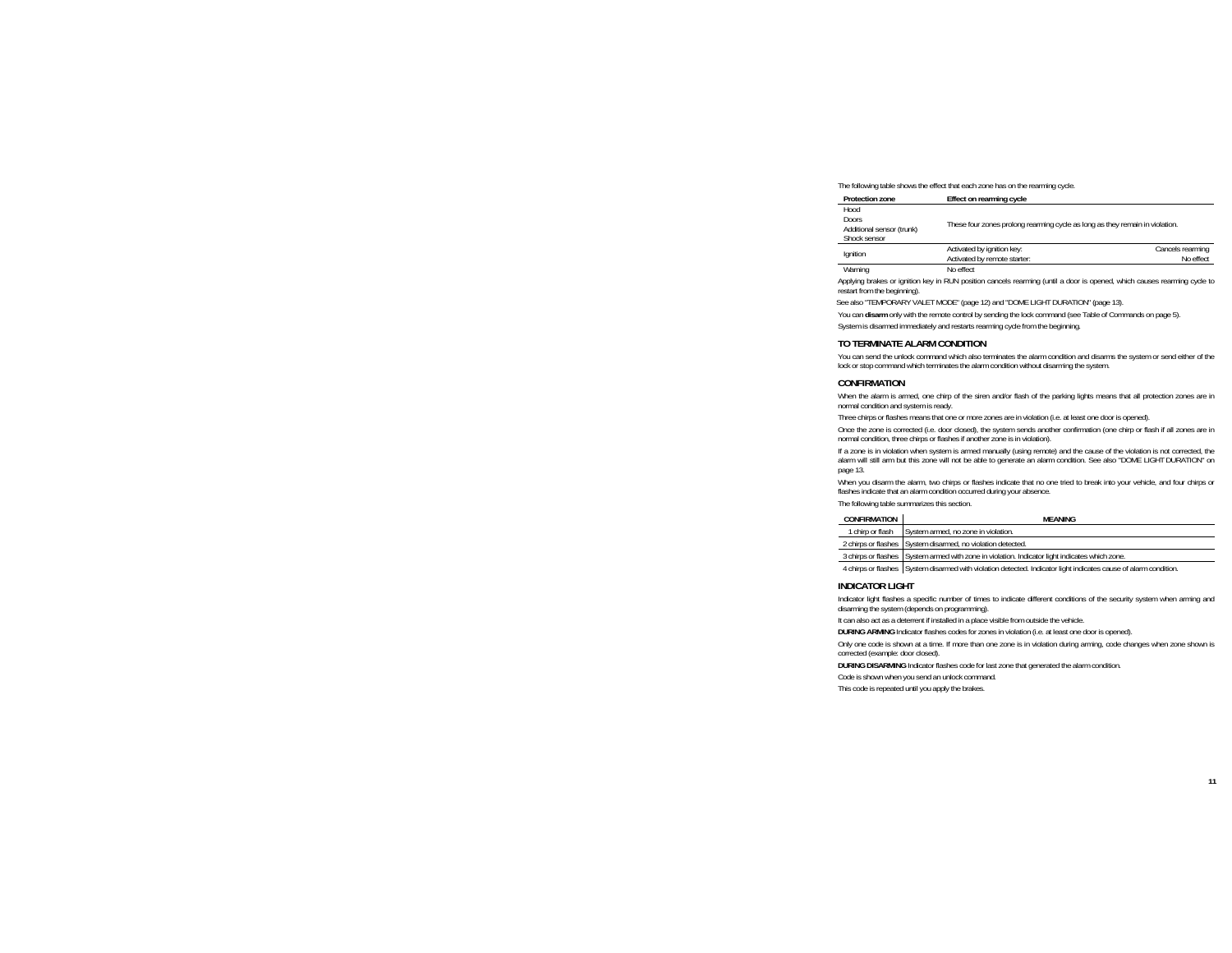The following table shows the meaning of zone codes (number of flashes).

## **ZONE CODES**

| <b>FLASHES</b>     | ZONE INDICATED                                                                                      |
|--------------------|-----------------------------------------------------------------------------------------------------|
|                    | System is armed.                                                                                    |
|                    | A door is/was open.                                                                                 |
| 3                  | Hood is/was open.                                                                                   |
| 4                  | Alarm condition is/was detected on shock sensor input.                                              |
| 5                  | Key is/was in the run position.                                                                     |
| 6                  | Alarm condition is/was detected on additional sensor input.<br>Additional sensor monitors status of |
|                    | Loss of power (+12V battery supply was removed).                                                    |
| 8                  | Alarm status is/has been detected on pre-shock sensor input.                                        |
|                    | Indicator can show two other conditions:                                                            |
| CONCTANT DIM LICUT | Indicator that alarm is normanontly disarmed. See "VALET MODE" on nage 15                           |

| <b>CONSTANT DIM LIGHT</b> | Indicates that alarm is permanently disarmed. See "VALET MODE" on page 15. |
|---------------------------|----------------------------------------------------------------------------|
| RAPID FLASHES             | Indicates that system is in rearming cycle.                                |
|                           | See " SEMI-PASSIVE REARMING" and "PASSIVE REARMING" on page 10.            |

## **SECONDARY FUNCTIONS**

#### **ANTI-LOCK**

When connected, this function prevents system from locking the doors during automatic rearming if key is in the ignition.

It can also be connected to a switch to select automatic locking as ACTIVE or INACTIVE.

#### **TEMPORARY VALET MODE (ALARM)**

This mode is used to cancel automatic rearming for an indefinite period of time.

You will find this mode useful when fuelling up or working on your vehicle.

To activate Temporary Valet Mode, send an unlock command during the rearming cycle (the indicator light flashes rapidly).

When light stops flashing, it confirms that Temporary Valet Mode has been activated.

To cancel this mode, place ignition key in RUN position then remove it; passive rearming is reactivated when you open a door.

You can also arm the system using the remote, which cancels Temporary Valet Mode.

#### **VALET MODE**

This mode is used to deactivate alarm permanently when you take your vehicle in for servicing for example. It can be de/activate by the remote (see table of commands, page 5) or by the Valet switch. Valet switch activates Valet Mode or terminates alarm condition when your **remote control is not** 

**available** (lost, batteries dead, etc.).

This switch must be installed in a hidden place known only to regular users of the vehicle.

Ask your installer to tell you where it is.

**TO ACTIVATE VALET MODE**, place ignition key in RUN position (do not start engine) then press Valet switch (for about 3 seconds) until indicator light comes on at half-brightness for 15 seconds or less, parking lights flash four times to confirm that mode was enabled. The indicator light comes on again when engine is stopped or when certain commands are received to remind you that Valet Mode is active.

**TO DEACTIVATE VALET MODE**, place ignition key in RUN position (do not start engine) then press Valet switch (for about 3 seconds) until indicator light goes out, parking lights flash twice to confirm that mode was disabled.

#### **Notes**

If you perform both sequences one after the other, you need to pause for 3 seconds between the two sequences.

Valet Mode is automatically deactivated when key is turned to the RUN position for the tenth time. This is to prevent Valet Mode from being left on for long periods of time.

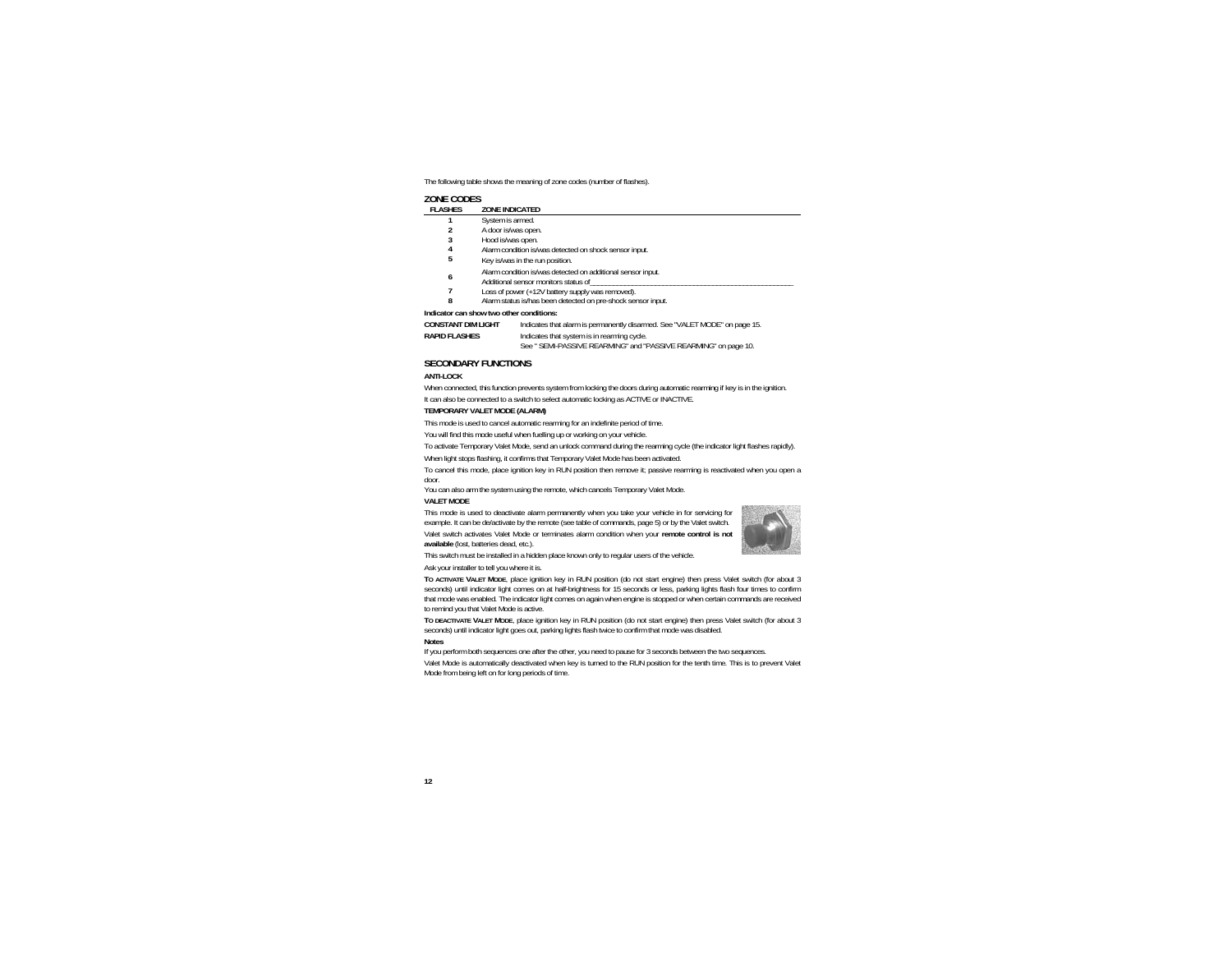## **GLOSSARY**

#### **SIDEN**

Siren has six different sounds, i.e., it chirps repeatedly and has six different melodies (supplied only with optional alarm kit). It chirps intermittently (short repeated chirps) during a pre-alarm and continuously during an alarm condition. It can confirm arm and disarm commands with short chirps; see table in CONFIRMATION section. This function is programmable as active or inactive during installation.

#### **HORN**

Horn beeps intermittently (short repeated beeps) during an alarm condition. This function is optional and may require the installation of additional material. Ask your installer for more details.

#### **PARKING LIGHTS**

Parking lights flash intermittently (repeated flashes) during a pre-alarm and alarm condition. Parking lights also confirm that commands have been received. See table in CONFIRMATION section.

#### **VIOLATION**

Violation means a situation that causes a protection zone to generate an alarm condition; example: a door was opened, etc.

#### **DOME LIGHT DURATION**

The system may turn the vehicle dome light on for 30 seconds upon unlocking command or when stopping the engine with the ignition key (depends on programming) (optional connection - not applicable in "semi-passive rearming" mode).

On some vehicles, dome light may remain on after all doors have been closed.

If this option applies to your vehicle, rearming cycle is prolonged by the number of seconds during which dome light is kept on by vehicle's factory system.

#### **Special condition**

If during dome light duration, a "Lock" command is sent while a door is opened, system arms and ignores door violation; if door is still open 45 seconds after dome light duration ends, system recognizes door violation and changes to alarm condition.

## **LOCK/UNLOCK COMMANDS AND ALARM SYSTEM ARMING/DISARMING**

If your vehicle is equipped with electric door locks, several functions can be operated by remote control.

#### **These features are optional and may require purchasing additional equipment. Consult your dealer for advice.**

Arming and disarming the security system also controls Lock/Unlock functions. The arming/disarming functions only apply to system that is equipped with a security system.

The following systems can be controlled:

- •Door locks
- •Trunk or hatchback release
- Interior lights

## **LOCK / ARM**

Press the  $\Box$  button for 2 seconds.

Doors are locked and alarm system is armed, parking lights flash once and siren chirps once to confirm command has been received and that none of the protected zones are in violation.

Parking light confirmation is sent as many times as command is repeated so you are sure that system has received the command. Audible confirmation is also repeated (siren or horn depending on programming) if option "Confirmation on 2nd lock" is activated (during installation).

If a zone is in violation during arming, confirmation is different (3 flashes or chirps) to warn you. See table of alarm codes to know which zone is in violation.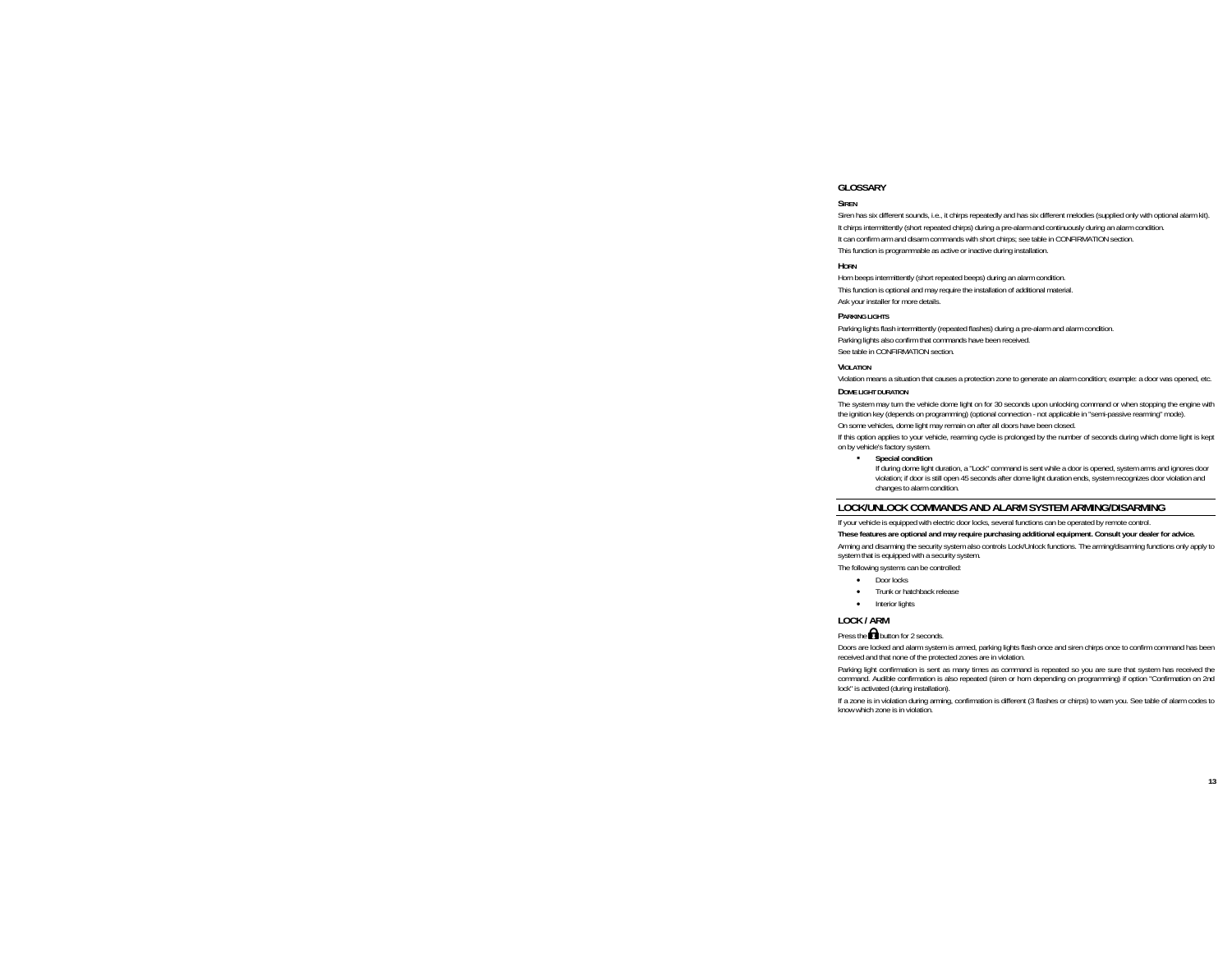## **UNLOCK / DISARM**

Press the  $\blacksquare$  button for 2 seconds.

Doors are unlocked and alarm is disarmed, parking lights flash and siren chirps twice to confirm command has been received and that no alarm condition was generated during your absence.

If there was a violation, confirmation is different (4 flashes or chirps) to warn you. See table of alarm codes to know which zone generated alarm condition.

The "Unlock" function can be programmed and connected in such a way that the first Unlock command only unlocks the driver's door, while a following Unlock command unlocks the other door(s).

Dome light will turn on for 30 seconds every time Unlock command is sent (not applicable in semi-passive mode) (optional connection during installation). This 30-second duration is cancelled when Lock command is sent, brakes are applied or key is inserted in ignition and turned to RUN position.

### **TRUNK RELEASE**

This feature must be activated during the installation.

Press the **button** for 4 seconds.

The trunk is released and parking lights flash three times to confirm command has been executed.

Trunk cannot be released if ignition key is in RUN position.

Furthermore, if alarm is armed and system is not equipped with an additional sensor capable of detecting trunk opening (optional equipment not included), release of trunk with remote control will not be possible.

In this case, parking lights flash once to confirm that command has been received but trunk could not be released.

If you are not sure you have received confirmation, repeat command. System will repeat confirmation as often as you wish. If your vehicle is equipped with a factory installed security system and that this system is neutralized by the trunk release command, remember to rearm it after trunk is closed ("Lock" command).

#### SYSTEM EQUIPPED WITH AN ADDITIONAL SENSOR

If your system is equipped with a sensor designed to monitor status of trunk (added at time of installation), parking lights will flash three times to confirm command was received. When trunk is released, 3 chirps are emitted to warn that alarm will not take into account the status of this zone or the shock sensor's zone for the next 5 minutes. If you do not release trunk within 10 seconds, the system will rearm trunk automatically.

The timer is reset each time the command is repeated, which allows for a new 5-minute period to close the trunk lid.

The system will sound a chirp when trunk is closed to confirm it has been rearmed. If trunk is open for more than 5 minutes, the system switches to alarm status.

## **AUTOMATIC LOCK/UNLOCK**

Programmable as **Active** or **Inactive** during installation.

This function locks doors when ignition key is in **RUN position**, engine is running and brakes are applied.

Doors are unlocked when key is turned from 'RUN' to 'OFF', when Continuous Mode (Including Turbo Mode) is activated or when a safety sequence is detected.

If "Unlock" function is set to unlock only driver's door on the first command, the "Automatic Unlock" function will unlock driver's door only. If dome light is connected to system, it is activated when an automatic unlock occurs.

This function is: Active  $\Box$  Inactive  $\Box$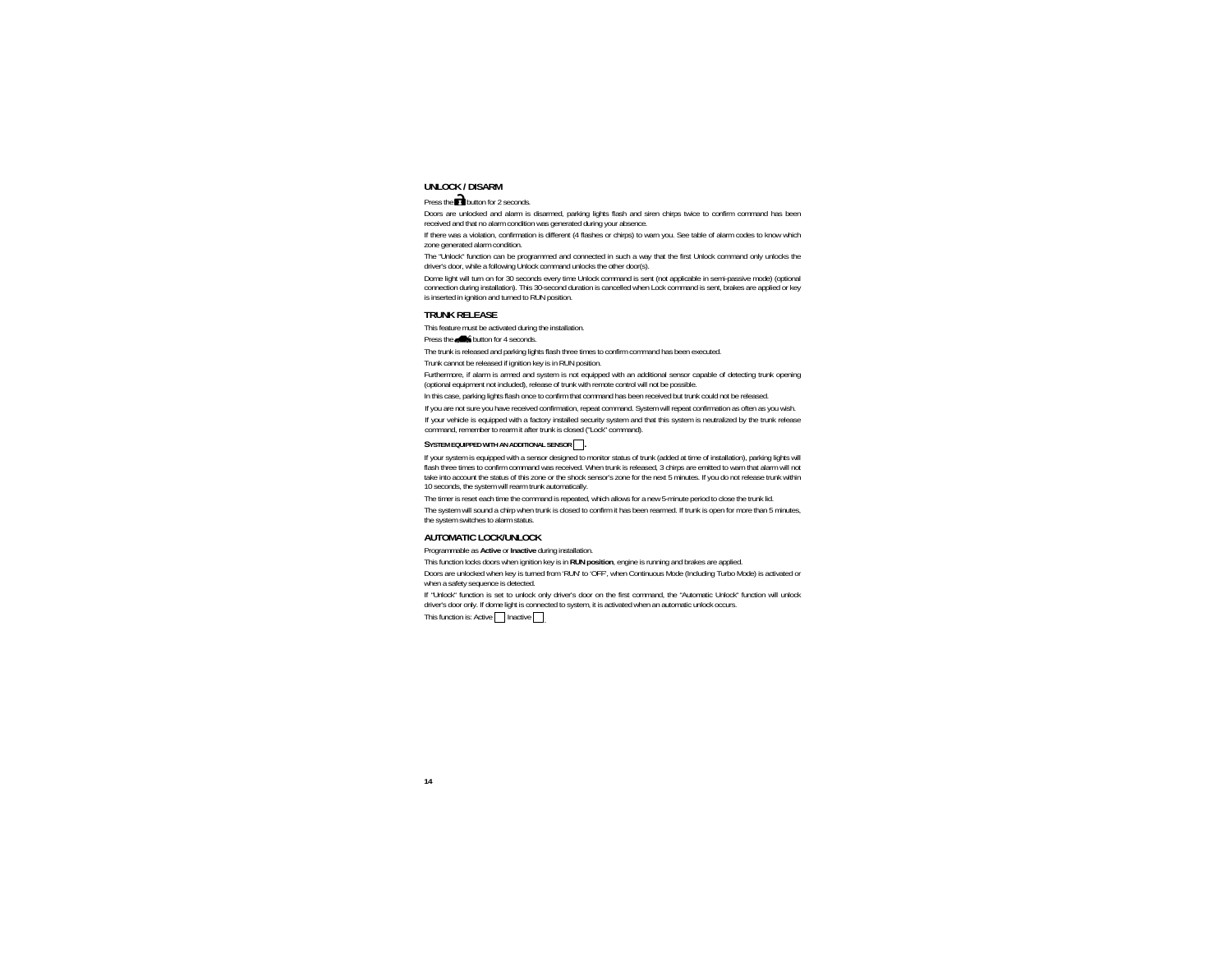## **OTHER COMMANDS**

## **ANTITHEFT (CIRCUIT DISABLER)**

Programmable as **Active** or **Inactive** during installation.

Your Remote Starter is equipped with an antitheft system. This system consists of an output that controls a relay that cuts all circuits required to operate your vehicle (optional connection).

#### **"PASSIVE ARMING**» **TYPE ANTITHEFT**

This type of antitheft system arms automatically when ignition key is turned from **RUN** to **OFF** and remains **OFF** for one minute. It can also be armed manually by sending a "Lock" command (unless ignition key is in **RUN** position).

**DISARMING:** Antitheft system is disarmed for one minute when you send "Unlock" command.

If ignition key is not turned to 'RUN' position within one minute, system automatically rearms, thus preventing an intruder from starting your vehicle, even with ignition key. The indicator light (optional) blinks rapidly during rearming, and then continuously when antitheft system is armed.

It can be connected so that horn sounds if an intruder tries to start your vehicle when it is in the active state.

#### **"ACTIVE**» **TYPE ANTITHEFT**

 This type of antitheft system is armed by sending a 'Lock' command (unless ignition key is in 'RUN' position) and is disarmed by sending an 'Unlock' command. The indicator light (optional) blinks continuously when antitheft system is armed

#### **VALET MODE (ANTITHEFT)**

The antitheft function can be deactivated for the same reasons and in the same way as the antitheft system. See "Valet mode" details on page 15.

### **INDICATOR LIGHT**

An optional indicator light (LED) can be added to the system to show the status of the safety sequence (on vehicles equipped with a manual transmission), and the status of the safety system, the antitheft system or the Valet Mode.

See 'Indicator Light' in the 'Safety System' Section.

The following table shows the codes displayed by the indicator light when performing the safety sequence.

| <b>Repeated flashes</b> | <b>Phase or Status</b>                                              |
|-------------------------|---------------------------------------------------------------------|
| 3 double flashes        | Start of sequence.                                                  |
| 2 double flashes        | Door open.                                                          |
| 1 double flash          | Door closed (waiting for engine to stop).                           |
| 1 single flash          | Valid safety sequence (system is ready to receive a start command). |
| Fast (10 sec.)          | Invalid sequence (sequence must be started over from beginning).    |

#### **UTILITY COMMANDS**

These commands allow you to control most of the vehicle accessories depending on what was connected during installation (headlights, defroster, etc.). For more information, check with your technician.

Refer to the table of command on page 5 to know which button to

| Commands   | Corresponding accessories | Duration |
|------------|---------------------------|----------|
| UTILITY 1* |                           |          |
| UTILITY 2  |                           |          |
| UTILITY 3  |                           |          |
| UTILITY 4  |                           |          |

The accessory associated to each of these commands is activated for the duration set at the installation.

The delay can be cancelled by repeating the command.

\* Programmable during installation: The "trunk" command can access the "utility 1" function.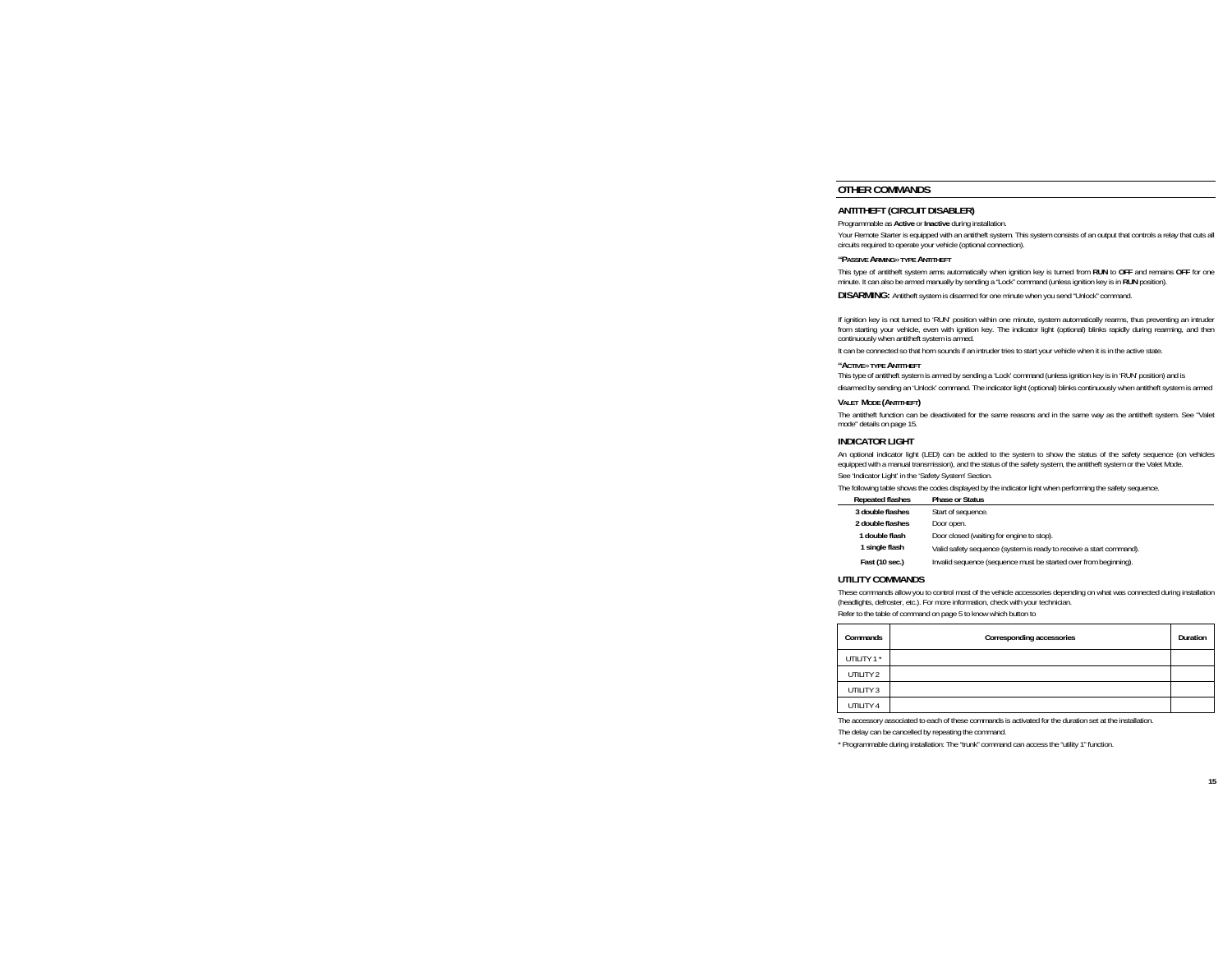## **CAR FINDER**

Press the  $\blacksquare$  and  $\blacksquare$  buttons for 2 seconds.

This function sounds **horn** (short tune) and flashes **parking lights** to help you locate your vehicle in a large parking lot.

## **REMOTE SILENT MODE**

The remote can be programmed to be used in silent mode. Refer to the table of command on page 5 to know which button to press. The audible confirmations from the remote control are Deactivated/Reactivated.

## **KEYPAD LOCK**

The keypad of your remote can be locked to prevent any unwanted commands to be sent to your vehicle.

The keypad is locked or unlocked depending on its previous status.

Press the  $\bigcap$  and  $\bigcirc$  buttons simultaneously for 2 seconds.

## **PANIC**

Refer to the table of command on page 5 to know which button to press.

This command activates **parking lights**, **siren**, **horn**, and **dome light** intermittently, depending on which is connected to system, for 30 seconds  $\Box$  or 60 seconds  $\Box$  depending on programming during installation.

Panic mode is used to attract attention if you are in difficulties.

If you are inside the vehicle when **Panic Mode is activated**, press on the brake pedal to lock doors (optional connections required) and neutralize antitheft (60 sec. if doors were already locked). As long as the cycle is not over, applying the brakes resets the sequence from the beginning every time.

This command will not be executed if engine is kept running by ignition key. In this case, parking lights will flash once to confirm that command has been received. Use the stop command to abort panic mode.

## **START FAIL CODES**

When a remote start attempt fails, it is possible to determine what caused the failure to start.

Refer to the table of command on page 5 to know which button to press depending on remote transmitter model being used. The number of times the parking lights flash corresponds to the start fail code.

The table below lists the various start fail codes.

| Code           | <b>Failure to start details</b>                                                 |
|----------------|---------------------------------------------------------------------------------|
| 1              | Module has received a Stop command (remote or timer).                           |
| $\mathfrak{p}$ | Brakes were applied during or after start sequence or module overload occurred. |
| 3              | Stopped by alarm.                                                               |
| 4              | Engine does not crank when starting sequence is initiated.                      |
| 5              | Start command ignored because hood is open.                                     |
| 6              | Safety sequence not valid during start sequence.                                |
| 7              | Start command ignored because key is in the run position.                       |
| 8              | Remote starter main switch is "OFF" or output overload.                         |
| 9              | Runtime has elapsed.                                                            |
| 10             | Remote starter attempted to start engine three times unsuccessfully.            |
| 11             | Remote starter sensed engine was already running.                               |
| 12             | Engine is over-revving (RPM > 3000) (programmable at time of installation).     |
| 13             | Engine not cranking fast enough during start sequence.                          |
| 14             | Security sequence has been invalidated by status of parking brake.              |
| 15             | Security sequence has been invalidated by opening of one or more doors.         |
| 16             | Internal failure of module.                                                     |
| 19             | Module does not detect manual interface.                                        |
| 20             | Consult your dealer.                                                            |

If any of these start fail codes persist, consult your dealer.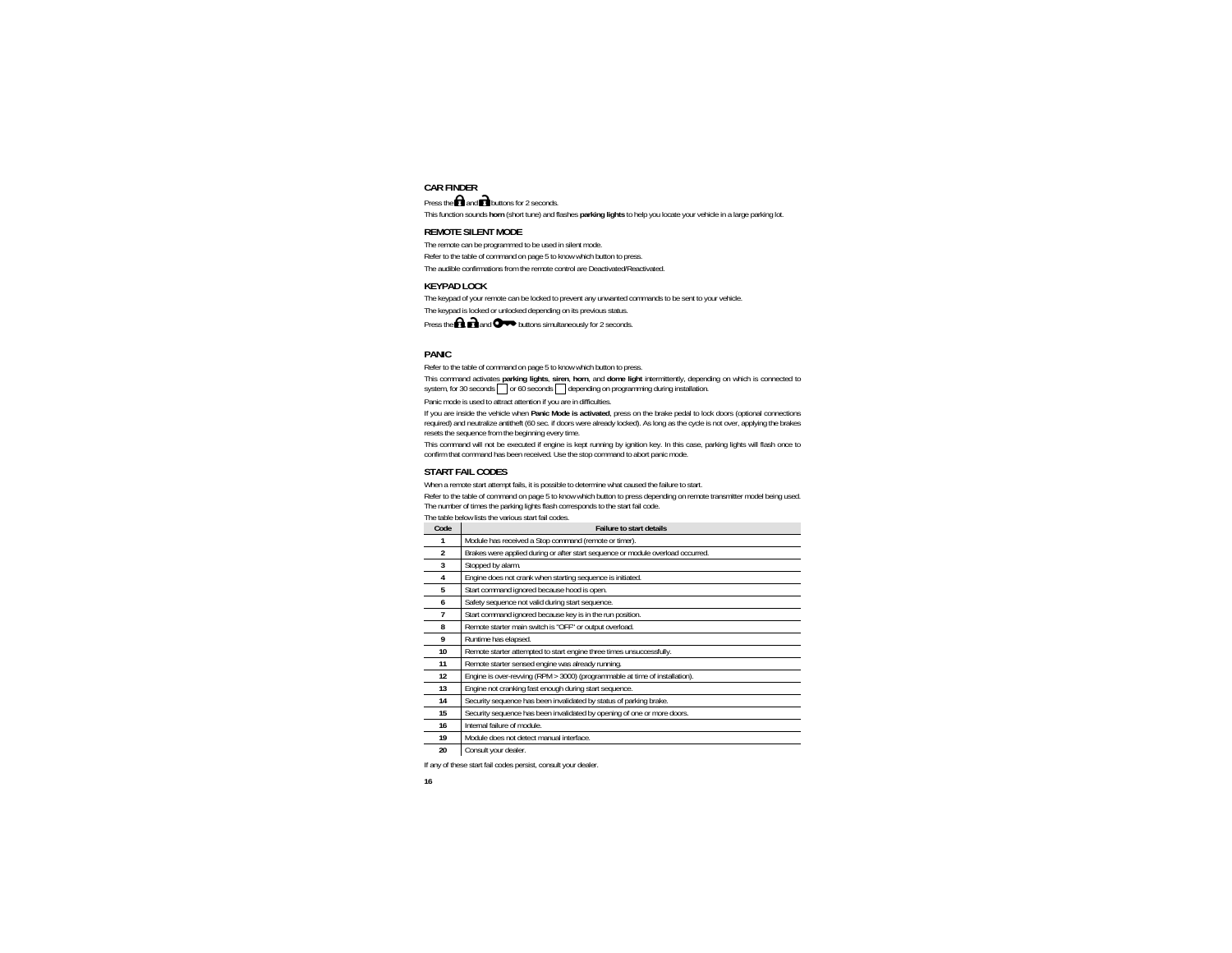## **ALARM CONDITION CODES**

Use this command to identify which zone is in violation during arming or which generated alarm condition. Refer to the table of command on page 5 to know which button to press.

Parking lights will flash number of times corresponding to code for protection zone in violation.

If more than one zone is in violation, code for the zone with highest priority is shown (1 = highest priority). See table of codes below.

| Code | <b>Protection Zone</b>                                                                              | Priority |
|------|-----------------------------------------------------------------------------------------------------|----------|
|      | System is armed.                                                                                    |          |
|      | A door is/was open.                                                                                 |          |
|      | Hood is/was open.                                                                                   |          |
|      | Alarm condition is/was detected on shock sensor input.                                              |          |
| 5    | Key is/was in the RUN position.                                                                     |          |
| 6    | Alarm condition is/was detected on additional sensor input.<br>Additional sensor monitors status of |          |
|      | Loss of power (+12V battery supply was removed).                                                    |          |
| 8    | More than 3 warnings were given within 3 minutes by pre-shock input.                                |          |

## **CODE LEARNING OF ADDITIONAL TRANSMITTER(S)**

Four different remote controls can be programmed for a given vehicle. If a fifth remote is added, the first remote is deleted. **Note**: When the first code learning command is sent, all the old codes are cleared out. Therefore if you want to add a new remote, all the old ones must be reprogrammed as well.

One or more remote transmitters can be added. To do this, the programming is accessed as follows:

- Open hood. (Hood switch must be present and operational. See "Safety checks" on page 17.)
- ٠ Place key in the ignition and turn to the RUN position
- ٠ Apply the brakes once
- You now have 10 seconds to turn the key from the RUN to the OFF position 3 times.
- If this sequence is correctly carried out, the control module flashes parking lights (4 flashes). You may then proceed to the next step.
- Press the  $\mathbb{O}_{\text{max}}$  button on the new remote control. When access code of new remote control is memorized, the control module will confirm with flashing parking lights (1 flash).
- Repeat the above procedures for each remote control that has to be programmed (up to 4 remotes).
- Apply the brakes.

New remote(s) is (are) now added to the system.

If your vehicle is equipped with a function that automatically sets driver preferences (seat, mirrors, etc.) and the system is configured to control it, the remote controls programmed in positions 1 and 2 will control the settings for the first driver and the remote controls programmed in positions 3 and 4 will control the settings for the second driver. If you only have two remote controls, program the first one twice and the second one twice to occupy the four memory locations of the system.

## **SAFETY CHECKS**

In order to maintain a high safety standard, proceed with the following checks every month.

#### **HOOD SWITCH**

- Remote start your vehicle.
- •Open hood.

Engine should stop as soon as hood is opened.

If engine does not stop immediately, turn main switch to **OFF** position **and leave it off until situation is rectified.** Contact your service center.